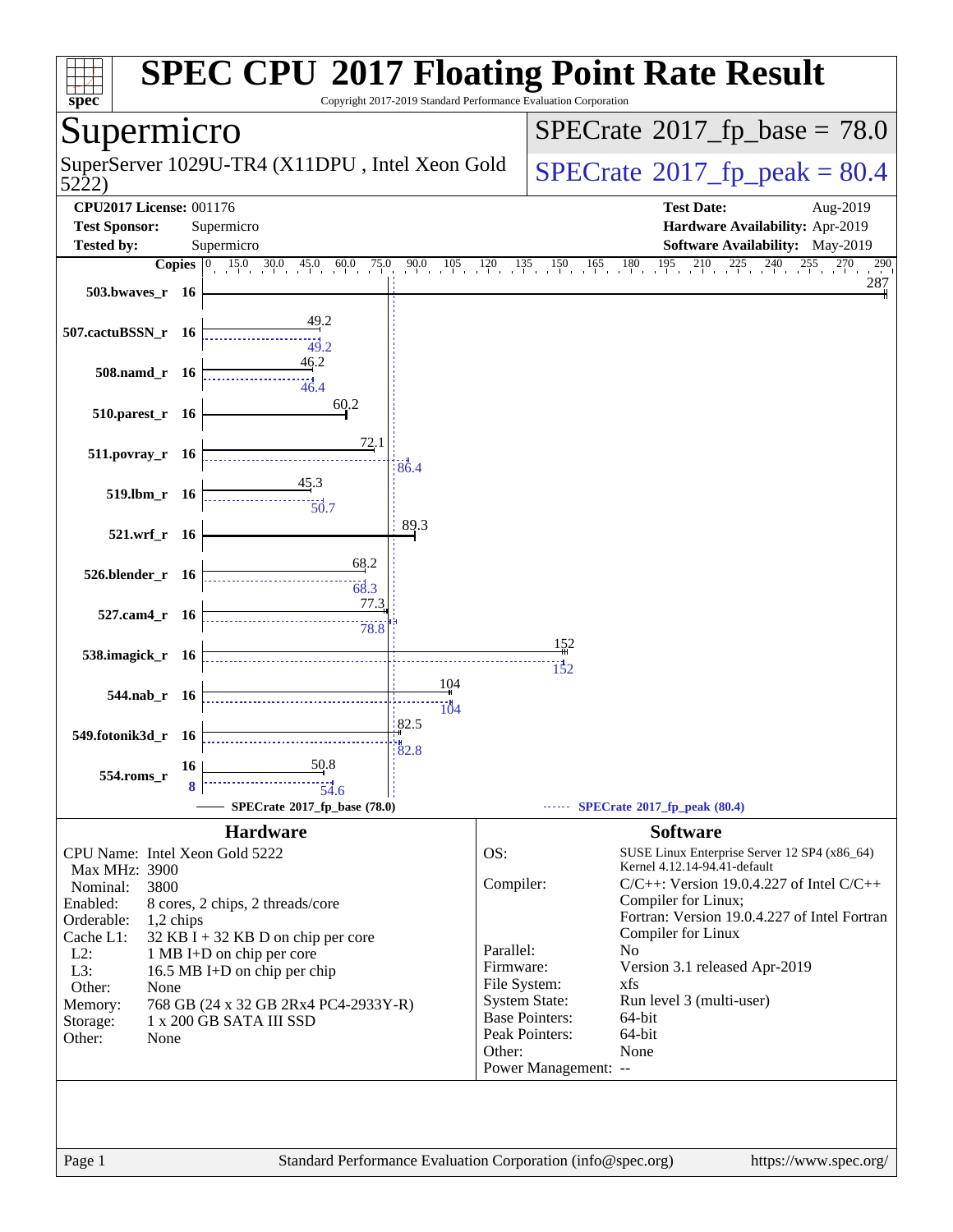

Copyright 2017-2019 Standard Performance Evaluation Corporation

### Supermicro

SuperServer 1029U-TR4 (X11DPU, Intel Xeon Gold  $\big|$  [SPECrate](http://www.spec.org/auto/cpu2017/Docs/result-fields.html#SPECrate2017fppeak)<sup>®</sup>[2017\\_fp\\_peak = 8](http://www.spec.org/auto/cpu2017/Docs/result-fields.html#SPECrate2017fppeak)0.4

 $SPECTate@2017_fp\_base = 78.0$ 

5222)

**[CPU2017 License:](http://www.spec.org/auto/cpu2017/Docs/result-fields.html#CPU2017License)** 001176 **[Test Date:](http://www.spec.org/auto/cpu2017/Docs/result-fields.html#TestDate)** Aug-2019 **[Test Sponsor:](http://www.spec.org/auto/cpu2017/Docs/result-fields.html#TestSponsor)** Supermicro **[Hardware Availability:](http://www.spec.org/auto/cpu2017/Docs/result-fields.html#HardwareAvailability)** Apr-2019 **[Tested by:](http://www.spec.org/auto/cpu2017/Docs/result-fields.html#Testedby)** Supermicro **[Software Availability:](http://www.spec.org/auto/cpu2017/Docs/result-fields.html#SoftwareAvailability)** May-2019

#### **[Results Table](http://www.spec.org/auto/cpu2017/Docs/result-fields.html#ResultsTable)**

|                                                | <b>Base</b>   |                |       |                | <b>Peak</b> |                |       |               |                |              |                |              |                |              |
|------------------------------------------------|---------------|----------------|-------|----------------|-------------|----------------|-------|---------------|----------------|--------------|----------------|--------------|----------------|--------------|
| <b>Benchmark</b>                               | <b>Copies</b> | <b>Seconds</b> | Ratio | <b>Seconds</b> | Ratio       | <b>Seconds</b> | Ratio | <b>Copies</b> | <b>Seconds</b> | <b>Ratio</b> | <b>Seconds</b> | <b>Ratio</b> | <b>Seconds</b> | <b>Ratio</b> |
| 503.bwayes_r                                   | 16            | 560            | 287   | 560            | 286         | 558            | 287   | 16            | 560            | 287          | 560            | 286          | 558            | 287          |
| 507.cactuBSSN r                                | 16            | 412            | 49.2  | 411            | 49.3        | 412            | 49.1  | 16            | 412            | 49.2         | 411            | 49.2         | 410            | 49.4         |
| 508.namd_r                                     | 16            | 329            | 46.2  | 329            | 46.2        | 331            | 46.0  | 16            | 329            | 46.2         | 327            | 46.5         | 328            | 46.4         |
| $510.parest_r$                                 | 16            | 695            | 60.2  | 697            | 60.1        | 692            | 60.5  | 16            | 695            | 60.2         | 697            | 60.1         | 692            | 60.5         |
| $511.$ povray_r                                | 16            | 518            | 72.1  | 518            | 72.1        | 519            | 72.0  | 16            | 432            | 86.4         | 435            | 85.9         | 432            | 86.4         |
| 519.lbm r                                      | 16            | 372            | 45.3  | 372            | 45.3        | 373            | 45.3  | 16            | 333            | 50.6         | 333            | 50.7         | 333            | 50.7         |
| $521$ .wrf r                                   | 16            | 403            | 88.9  | 401            | 89.3        | 401            | 89.3  | 16            | 403            | 88.9         | 401            | 89.3         | 401            | 89.3         |
| 526.blender r                                  | 16            | 357            | 68.3  | 357            | 68.2        | 358            | 68.1  | 16            | 357            | 68.3         | 357            | 68.3         | 358            | 68.1         |
| 527.cam4_r                                     | 16            | 368            | 76.0  | 361            | 77.4        | 362            | 77.3  | 16            | 355            | 78.8         | 345            | 81.2         | 357            | 78.5         |
| 538.imagick_r                                  | 16            | 264            | 151   | 262            | 152         | 260            | 153   | 16            | 262            | 152          | 263            | <b>152</b>   | 263            | 151          |
| $544$ .nab_r                                   | 16            | 260            | 103   | 259            | 104         | 258            | 104   | 16            | 259            | 104          | 257            | 105          | 259            | 104          |
| 549.fotonik3d r                                | 16            | 750            | 83.1  | 756            | 82.5        | 758            | 82.3  | 16            | 756            | 82.5         | 753            | 82.8         | 747            | 83.5         |
| $554$ .roms r                                  | 16            | 503            | 50.5  | 500            | 50.8        | 500            | 50.8  | 8             | 233            | 54.6         | 233            | 54.5         | 232            | 54.7         |
| $SPECrate$ <sup>®</sup> 2017_fp_base =<br>78.0 |               |                |       |                |             |                |       |               |                |              |                |              |                |              |

**[SPECrate](http://www.spec.org/auto/cpu2017/Docs/result-fields.html#SPECrate2017fppeak)[2017\\_fp\\_peak =](http://www.spec.org/auto/cpu2017/Docs/result-fields.html#SPECrate2017fppeak) 80.4**

Results appear in the [order in which they were run.](http://www.spec.org/auto/cpu2017/Docs/result-fields.html#RunOrder) Bold underlined text [indicates a median measurement.](http://www.spec.org/auto/cpu2017/Docs/result-fields.html#Median)

#### **[Submit Notes](http://www.spec.org/auto/cpu2017/Docs/result-fields.html#SubmitNotes)**

 The numactl mechanism was used to bind copies to processors. The config file option 'submit' was used to generate numactl commands to bind each copy to a specific processor. For details, please see the config file.

#### **[Operating System Notes](http://www.spec.org/auto/cpu2017/Docs/result-fields.html#OperatingSystemNotes)**

Stack size set to unlimited using "ulimit -s unlimited"

#### **[General Notes](http://www.spec.org/auto/cpu2017/Docs/result-fields.html#GeneralNotes)**

Environment variables set by runcpu before the start of the run: LD\_LIBRARY\_PATH = "/home/cpu2017/lib/intel64"

 Binaries compiled on a system with 1x Intel Core i9-7900X CPU + 32GB RAM memory using Redhat Enterprise Linux 7.5 Transparent Huge Pages enabled by default Prior to runcpu invocation Filesystem page cache synced and cleared with: sync; echo 3> /proc/sys/vm/drop\_caches runcpu command invoked through numactl i.e.: numactl --interleave=all runcpu <etc>

NA: The test sponsor attests, as of date of publication, that CVE-2017-5754 (Meltdown)

**(Continued on next page)**

| Page 2 | Standard Performance Evaluation Corporation (info@spec.org) | https://www.spec.org/ |
|--------|-------------------------------------------------------------|-----------------------|
|--------|-------------------------------------------------------------|-----------------------|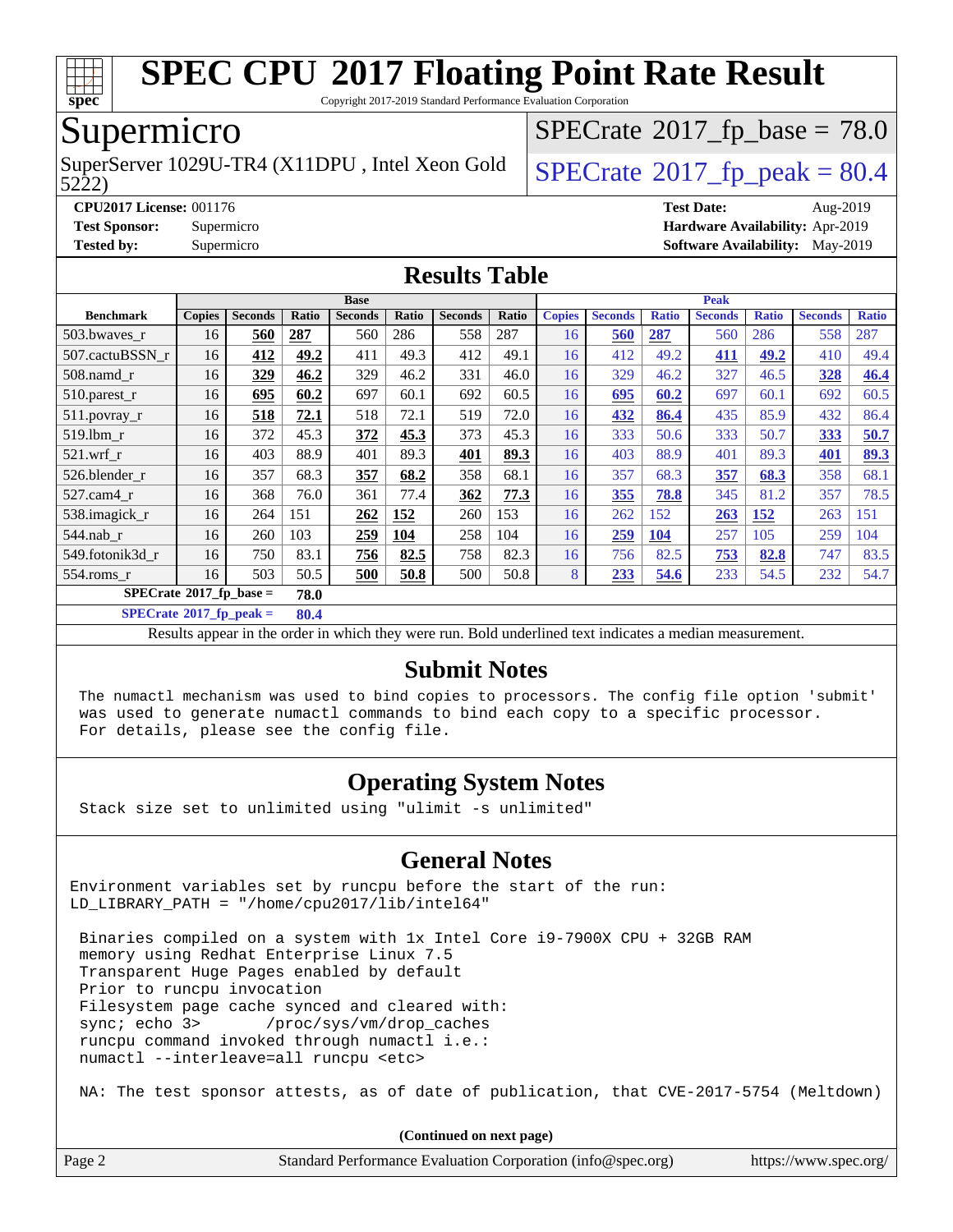

Copyright 2017-2019 Standard Performance Evaluation Corporation

#### Supermicro

SuperServer 1029U-TR4 (X11DPU, Intel Xeon Gold  $\big|$  [SPECrate](http://www.spec.org/auto/cpu2017/Docs/result-fields.html#SPECrate2017fppeak)<sup>®</sup>[2017\\_fp\\_peak = 8](http://www.spec.org/auto/cpu2017/Docs/result-fields.html#SPECrate2017fppeak)0.4

 $SPECTate@2017_fp\_base = 78.0$ 

5222)

**[Tested by:](http://www.spec.org/auto/cpu2017/Docs/result-fields.html#Testedby)** Supermicro **[Software Availability:](http://www.spec.org/auto/cpu2017/Docs/result-fields.html#SoftwareAvailability)** May-2019

**[CPU2017 License:](http://www.spec.org/auto/cpu2017/Docs/result-fields.html#CPU2017License)** 001176 **[Test Date:](http://www.spec.org/auto/cpu2017/Docs/result-fields.html#TestDate)** Aug-2019 **[Test Sponsor:](http://www.spec.org/auto/cpu2017/Docs/result-fields.html#TestSponsor)** Supermicro **[Hardware Availability:](http://www.spec.org/auto/cpu2017/Docs/result-fields.html#HardwareAvailability)** Apr-2019

#### **[General Notes \(Continued\)](http://www.spec.org/auto/cpu2017/Docs/result-fields.html#GeneralNotes)**

 is mitigated in the system as tested and documented. Yes: The test sponsor attests, as of date of publication, that CVE-2017-5753 (Spectre variant 1) is mitigated in the system as tested and documented. Yes: The test sponsor attests, as of date of publication, that CVE-2017-5715 (Spectre variant 2) is mitigated in the system as tested and documented.

#### **[Platform Notes](http://www.spec.org/auto/cpu2017/Docs/result-fields.html#PlatformNotes)**

Page 3 Standard Performance Evaluation Corporation [\(info@spec.org\)](mailto:info@spec.org) <https://www.spec.org/> BIOS Settings: Monitor/Mwait = Enable Power Technology = Custom Power Performance Tuning = BIOS Controls EPB ENERGY\_PERF\_BIAS\_CFG mode = Extreme Performance Hardware P-state = Out of Band Mode Stale AtoS = Disable SDDC = Disable ADDDC Sparing = Disable Patrol Scrub = Disable Sysinfo program /home/cpu2017/bin/sysinfo Rev: r5974 of 2018-05-19 9bcde8f2999c33d61f64985e45859ea9 running on 135-178-171 Thu Aug 8 09:53:16 2019 SUT (System Under Test) info as seen by some common utilities. For more information on this section, see <https://www.spec.org/cpu2017/Docs/config.html#sysinfo> From /proc/cpuinfo model name : Intel(R) Xeon(R) Gold 5222 CPU @ 3.80GHz 2 "physical id"s (chips) 16 "processors" cores, siblings (Caution: counting these is hw and system dependent. The following excerpts from /proc/cpuinfo might not be reliable. Use with caution.) cpu cores : 4 siblings : 8 physical 0: cores 0 5 8 12 physical 1: cores 1 5 8 12 From lscpu: Architecture: x86\_64 CPU op-mode(s): 32-bit, 64-bit<br>Byte Order: Little Endian Little Endian CPU(s): 16 On-line CPU(s) list: 0-15 Thread(s) per core: 2 Core(s) per socket: 4 Socket(s): 2 **(Continued on next page)**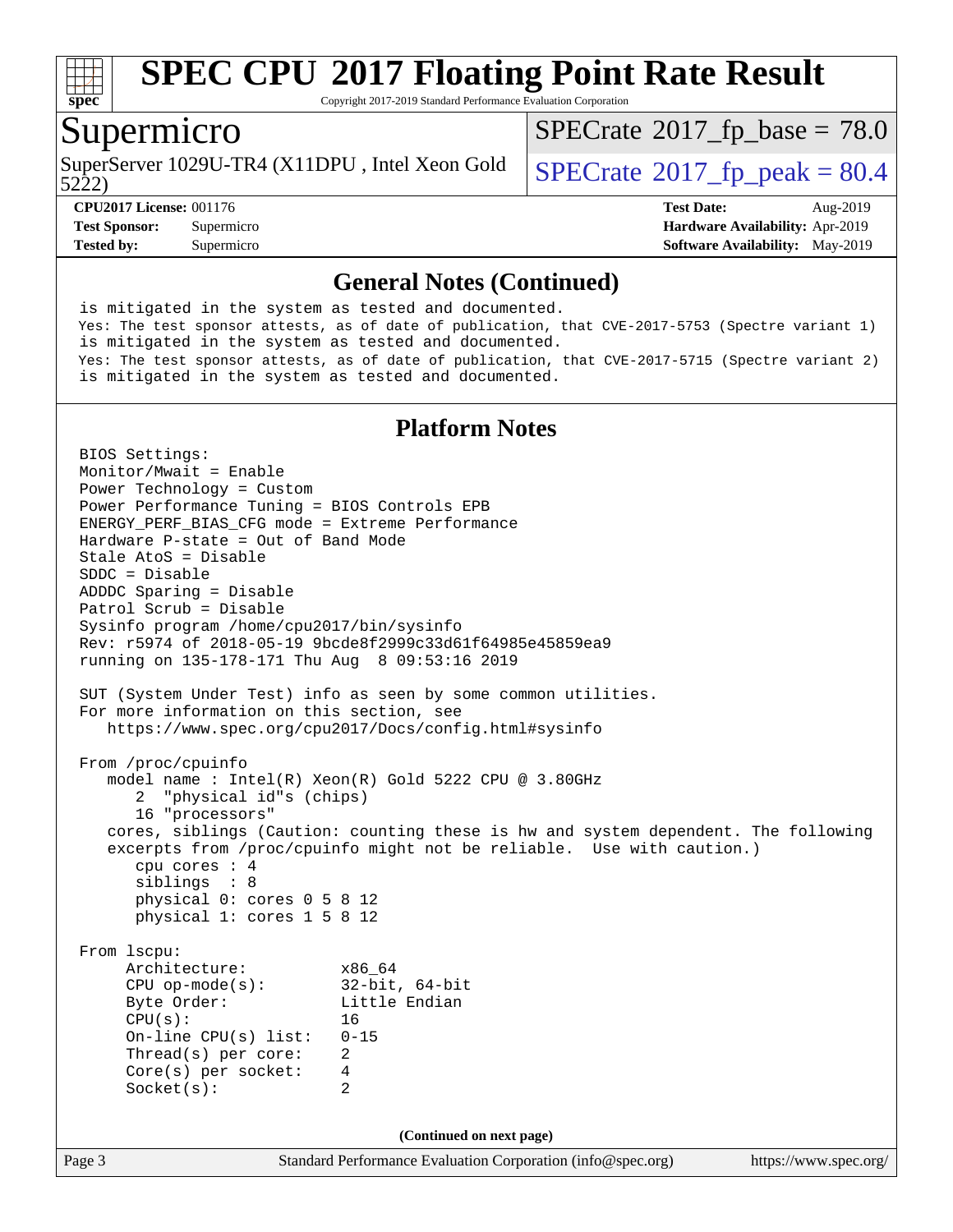

Copyright 2017-2019 Standard Performance Evaluation Corporation

### Supermicro

5222) SuperServer 1029U-TR4 (X11DPU, Intel Xeon Gold  $\big|$  [SPECrate](http://www.spec.org/auto/cpu2017/Docs/result-fields.html#SPECrate2017fppeak)<sup>®</sup>[2017\\_fp\\_peak = 8](http://www.spec.org/auto/cpu2017/Docs/result-fields.html#SPECrate2017fppeak)0.4

 $SPECTate@2017_fp\_base = 78.0$ 

**[CPU2017 License:](http://www.spec.org/auto/cpu2017/Docs/result-fields.html#CPU2017License)** 001176 **[Test Date:](http://www.spec.org/auto/cpu2017/Docs/result-fields.html#TestDate)** Aug-2019 **[Test Sponsor:](http://www.spec.org/auto/cpu2017/Docs/result-fields.html#TestSponsor)** Supermicro **[Hardware Availability:](http://www.spec.org/auto/cpu2017/Docs/result-fields.html#HardwareAvailability)** Apr-2019 **[Tested by:](http://www.spec.org/auto/cpu2017/Docs/result-fields.html#Testedby)** Supermicro **Supermicro [Software Availability:](http://www.spec.org/auto/cpu2017/Docs/result-fields.html#SoftwareAvailability)** May-2019

#### **[Platform Notes \(Continued\)](http://www.spec.org/auto/cpu2017/Docs/result-fields.html#PlatformNotes)**

| NUMA $node(s):$                   | 4                                             |           |  |  |  |  |  |  |  |
|-----------------------------------|-----------------------------------------------|-----------|--|--|--|--|--|--|--|
| Vendor ID:                        | GenuineIntel                                  |           |  |  |  |  |  |  |  |
| $CPU$ family:                     | 6                                             |           |  |  |  |  |  |  |  |
| Model:                            | 85                                            |           |  |  |  |  |  |  |  |
| Model name:                       | $Intel(R)$ Xeon $(R)$ Gold 5222 CPU @ 3.80GHz |           |  |  |  |  |  |  |  |
| Stepping:                         | 7                                             |           |  |  |  |  |  |  |  |
| $CPIJ$ $MHz:$                     | 3800.000                                      |           |  |  |  |  |  |  |  |
| $CPU$ max $MHz$ :                 | 3900.0000                                     |           |  |  |  |  |  |  |  |
| CPU min MHz:                      |                                               | 1200.0000 |  |  |  |  |  |  |  |
| BogoMIPS:                         |                                               |           |  |  |  |  |  |  |  |
| Virtualization:                   | $VT - x$                                      |           |  |  |  |  |  |  |  |
| $L1d$ cache:                      | 32K                                           |           |  |  |  |  |  |  |  |
| $L1i$ cache:                      | 32K                                           |           |  |  |  |  |  |  |  |
| $L2$ cache:                       | 1024K                                         |           |  |  |  |  |  |  |  |
| $L3$ cache:                       | 16896K                                        |           |  |  |  |  |  |  |  |
| NUMA node0 $CPU(s):$ 0, 2, 8, 10  |                                               |           |  |  |  |  |  |  |  |
| NUMA nodel $CPU(s):$ 1,3,9,11     |                                               |           |  |  |  |  |  |  |  |
| NUMA node2 $CPU(s):$ 4, 6, 12, 14 |                                               |           |  |  |  |  |  |  |  |
| NUMA node3 $CPU(s):$ 5,7,13,15    |                                               |           |  |  |  |  |  |  |  |
| Flaqs:                            | fpu vme de pse tsc msr pae mce cx8 apic sep n |           |  |  |  |  |  |  |  |

mtrr pge mca cmov pat pse36 clflush dts acpi mmx fxsr sse sse2 ss ht tm pbe syscall nx pdpe1gb rdtscp lm constant\_tsc art arch\_perfmon pebs bts rep\_good nopl xtopology nonstop\_tsc cpuid aperfmperf pni pclmulqdq dtes64 monitor ds\_cpl vmx smx est tm2 ssse3 sdbg fma cx16 xtpr pdcm pcid dca sse4\_1 sse4\_2 x2apic movbe popcnt tsc\_deadline\_timer aes xsave avx f16c rdrand lahf\_lm abm 3dnowprefetch cpuid\_fault epb cat\_l3 cdp\_l3 invpcid\_single intel\_ppin ssbd mba ibrs ibpb stibp tpr\_shadow vnmi flexpriority ept vpid fsgsbase tsc\_adjust bmi1 hle avx2 smep bmi2 erms invpcid rtm cqm mpx rdt\_a avx512f avx512dq rdseed adx smap clflushopt clwb intel\_pt avx512cd avx512bw avx512vl xsaveopt xsavec xgetbv1 xsaves cqm\_llc cqm\_occup\_llc cqm\_mbm\_total cqm\_mbm\_local dtherm ida arat pln pts pku ospke avx512\_vnni flush\_l1d arch\_capabilities

 /proc/cpuinfo cache data cache size : 16896 KB

 From numactl --hardware WARNING: a numactl 'node' might or might not correspond to a physical chip. available: 4 nodes (0-3) node 0 cpus: 0 2 8 10 node 0 size: 192102 MB node 0 free: 183288 MB node 1 cpus: 1 3 9 11 node 1 size: 193524 MB node 1 free: 189802 MB node 2 cpus: 4 6 12 14 node 2 size: 193495 MB node 2 free: 189773 MB node 3 cpus: 5 7 13 15

**(Continued on next page)**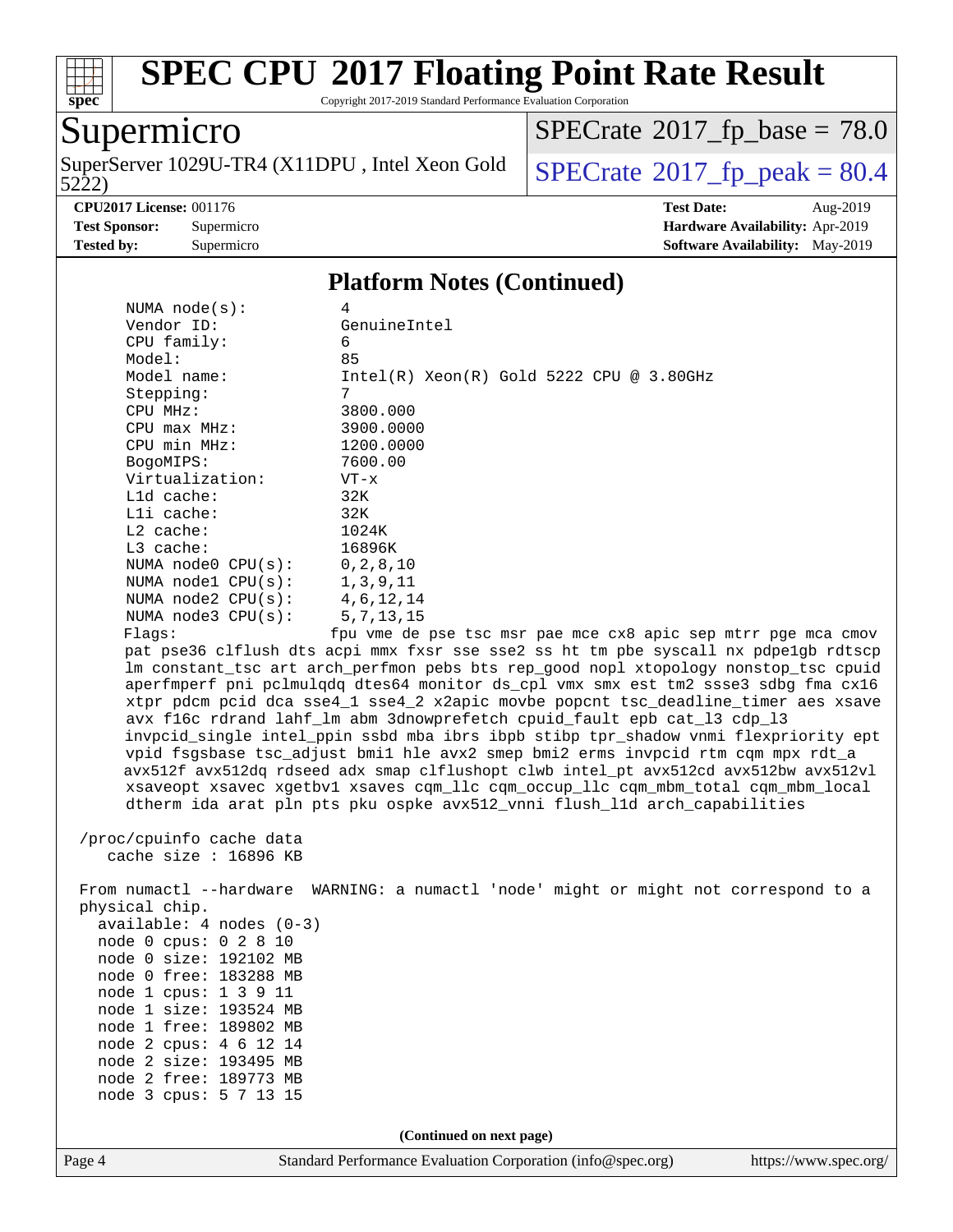

Copyright 2017-2019 Standard Performance Evaluation Corporation

#### Supermicro

5222) SuperServer 1029U-TR4 (X11DPU, Intel Xeon Gold  $\big|$  [SPECrate](http://www.spec.org/auto/cpu2017/Docs/result-fields.html#SPECrate2017fppeak)<sup>®</sup>[2017\\_fp\\_peak = 8](http://www.spec.org/auto/cpu2017/Docs/result-fields.html#SPECrate2017fppeak)0.4

 $SPECTate@2017_fp\_base = 78.0$ 

**[CPU2017 License:](http://www.spec.org/auto/cpu2017/Docs/result-fields.html#CPU2017License)** 001176 **[Test Date:](http://www.spec.org/auto/cpu2017/Docs/result-fields.html#TestDate)** Aug-2019 **[Test Sponsor:](http://www.spec.org/auto/cpu2017/Docs/result-fields.html#TestSponsor)** Supermicro **[Hardware Availability:](http://www.spec.org/auto/cpu2017/Docs/result-fields.html#HardwareAvailability)** Apr-2019 **[Tested by:](http://www.spec.org/auto/cpu2017/Docs/result-fields.html#Testedby)** Supermicro **[Software Availability:](http://www.spec.org/auto/cpu2017/Docs/result-fields.html#SoftwareAvailability)** May-2019

#### **[Platform Notes \(Continued\)](http://www.spec.org/auto/cpu2017/Docs/result-fields.html#PlatformNotes)**

 node 3 size: 193522 MB node 3 free: 189771 MB node distances: node 0 1 2 3 0: 10 11 21 21 1: 11 10 21 21 2: 21 21 10 11 3: 21 21 11 10 From /proc/meminfo MemTotal: 791188784 kB HugePages Total: 0 Hugepagesize: 2048 kB From /etc/\*release\* /etc/\*version\* SuSE-release: SUSE Linux Enterprise Server 12 (x86\_64) VERSION = 12 PATCHLEVEL = 4 # This file is deprecated and will be removed in a future service pack or release. # Please check /etc/os-release for details about this release. os-release: NAME="SLES" VERSION="12-SP4" VERSION\_ID="12.4" PRETTY\_NAME="SUSE Linux Enterprise Server 12 SP4" ID="sles" ANSI\_COLOR="0;32" CPE\_NAME="cpe:/o:suse:sles:12:sp4" uname -a: Linux 135-178-171 4.12.14-94.41-default #1 SMP Wed Oct 31 12:25:04 UTC 2018 (3090901) x86\_64 x86\_64 x86\_64 GNU/Linux Kernel self-reported vulnerability status: CVE-2017-5754 (Meltdown): Not affected CVE-2017-5753 (Spectre variant 1): Mitigation: \_\_user pointer sanitization CVE-2017-5715 (Spectre variant 2): Mitigation: Indirect Branch Restricted Speculation, IBPB, IBRS\_FW run-level 3 Aug 7 15:13 SPEC is set to: /home/cpu2017 Filesystem Type Size Used Avail Use% Mounted on /dev/sda3 xfs 145G 25G 120G 18% /home

**(Continued on next page)**

Page 5 Standard Performance Evaluation Corporation [\(info@spec.org\)](mailto:info@spec.org) <https://www.spec.org/>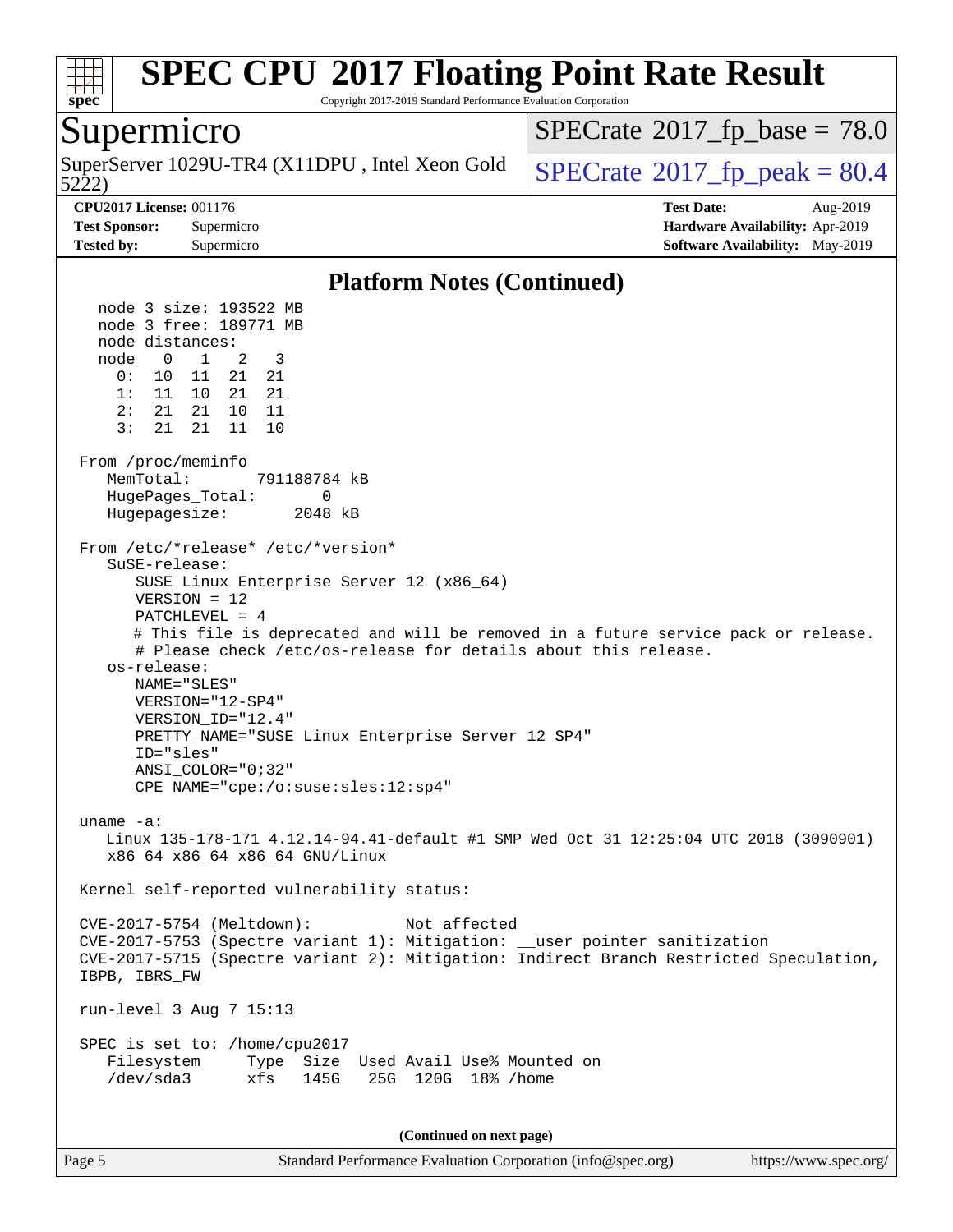

Copyright 2017-2019 Standard Performance Evaluation Corporation

#### Supermicro

SuperServer 1029U-TR4 (X11DPU, Intel Xeon Gold<br>5222)

 $SPECrate$ <sup>®</sup>[2017\\_fp\\_base =](http://www.spec.org/auto/cpu2017/Docs/result-fields.html#SPECrate2017fpbase) 78.0

 $SPECrate$ <sup>®</sup>[2017\\_fp\\_peak = 8](http://www.spec.org/auto/cpu2017/Docs/result-fields.html#SPECrate2017fppeak)0.4

**[CPU2017 License:](http://www.spec.org/auto/cpu2017/Docs/result-fields.html#CPU2017License)** 001176 **[Test Date:](http://www.spec.org/auto/cpu2017/Docs/result-fields.html#TestDate)** Aug-2019 **[Test Sponsor:](http://www.spec.org/auto/cpu2017/Docs/result-fields.html#TestSponsor)** Supermicro **[Hardware Availability:](http://www.spec.org/auto/cpu2017/Docs/result-fields.html#HardwareAvailability)** Apr-2019 **[Tested by:](http://www.spec.org/auto/cpu2017/Docs/result-fields.html#Testedby)** Supermicro **Supermicro [Software Availability:](http://www.spec.org/auto/cpu2017/Docs/result-fields.html#SoftwareAvailability)** May-2019

#### **[Platform Notes \(Continued\)](http://www.spec.org/auto/cpu2017/Docs/result-fields.html#PlatformNotes)**

 Additional information from dmidecode follows. WARNING: Use caution when you interpret this section. The 'dmidecode' program reads system data which is "intended to allow hardware to be accurately determined", but the intent may not be met, as there are frequent changes to hardware, firmware, and the "DMTF SMBIOS" standard. BIOS American Megatrends Inc. 3.1 04/29/2019 Memory: 24x Micron Technology 36ASF4G72PZ-2G9E2 32 GB 2 rank 2933, configured at 2934 (End of data from sysinfo program)

#### **[Compiler Version Notes](http://www.spec.org/auto/cpu2017/Docs/result-fields.html#CompilerVersionNotes)**

| Page 6 | Standard Performance Evaluation Corporation (info@spec.org)<br>https://www.spec.org/                                                                                               |
|--------|------------------------------------------------------------------------------------------------------------------------------------------------------------------------------------|
|        | (Continued on next page)                                                                                                                                                           |
|        | Intel(R) C++ Intel(R) 64 Compiler for applications running on Intel(R) 64,<br>Version 19.0.4.227 Build 20190416<br>Copyright (C) 1985-2019 Intel Corporation. All rights reserved. |
|        | $C++$ , C, Fortran   507.cactuBSSN_r(base, peak)                                                                                                                                   |
|        | ----------------                                                                                                                                                                   |
|        | Version 19.0.4.227 Build 20190416<br>Copyright (C) 1985-2019 Intel Corporation. All rights reserved.                                                                               |
|        | Version 19.0.4.227 Build 20190416<br>Copyright (C) 1985-2019 Intel Corporation. All rights reserved.<br>Intel(R) C Intel(R) 64 Compiler for applications running on Intel(R) 64,   |
|        | Intel(R) $C++$ Intel(R) 64 Compiler for applications running on Intel(R) 64,                                                                                                       |
|        | $C++$ , C $\qquad \qquad$ 511.povray_r(base, peak) 526.blender_r(base, peak)                                                                                                       |
|        | Copyright (C) 1985-2019 Intel Corporation. All rights reserved.                                                                                                                    |
|        | Intel(R) $C++$ Intel(R) 64 Compiler for applications running on Intel(R) 64,<br>Version 19.0.4.227 Build 20190416                                                                  |
| $C++$  | 508.namd_r(base, peak) 510.parest_r(base, peak)                                                                                                                                    |
|        | Copyright (C) 1985-2019 Intel Corporation. All rights reserved.<br>___________________________________                                                                             |
|        | Intel(R) C Intel(R) 64 Compiler for applications running on Intel(R) 64,<br>Version 19.0.4.227 Build 20190416                                                                      |
| C      | 519.1bm_r(base, peak) 538.imagick_r(base, peak)<br>$544.nab_r(base, peak)$                                                                                                         |
|        |                                                                                                                                                                                    |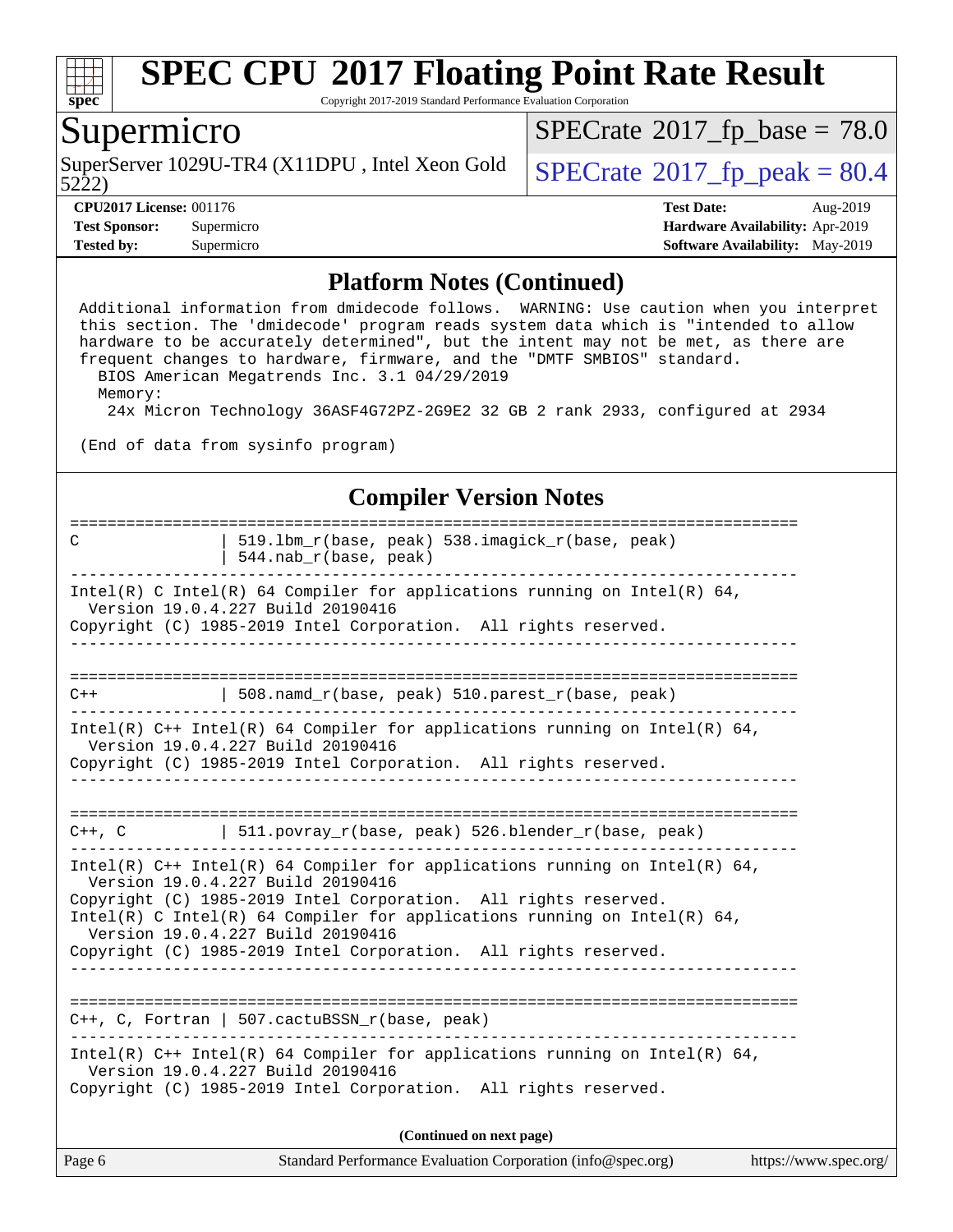

Copyright 2017-2019 Standard Performance Evaluation Corporation

### Supermicro

5222) SuperServer 1029U-TR4 (X11DPU, Intel Xeon Gold  $\big|$  [SPECrate](http://www.spec.org/auto/cpu2017/Docs/result-fields.html#SPECrate2017fppeak)<sup>®</sup>[2017\\_fp\\_peak = 8](http://www.spec.org/auto/cpu2017/Docs/result-fields.html#SPECrate2017fppeak)0.4

 $SPECrate$ <sup>®</sup>[2017\\_fp\\_base =](http://www.spec.org/auto/cpu2017/Docs/result-fields.html#SPECrate2017fpbase) 78.0

| <b>Test Sponsor:</b> | Supermicro |
|----------------------|------------|
| Tested by:           | Supermicro |

**[CPU2017 License:](http://www.spec.org/auto/cpu2017/Docs/result-fields.html#CPU2017License)** 001176 **[Test Date:](http://www.spec.org/auto/cpu2017/Docs/result-fields.html#TestDate)** Aug-2019 **[Hardware Availability:](http://www.spec.org/auto/cpu2017/Docs/result-fields.html#HardwareAvailability)** Apr-2019 **[Software Availability:](http://www.spec.org/auto/cpu2017/Docs/result-fields.html#SoftwareAvailability)** May-2019

#### **[Compiler Version Notes \(Continued\)](http://www.spec.org/auto/cpu2017/Docs/result-fields.html#CompilerVersionNotes)**

| Intel(R) C Intel(R) 64 Compiler for applications running on Intel(R) 64,<br>Version 19.0.4.227 Build 20190416<br>Copyright (C) 1985-2019 Intel Corporation. All rights reserved.       |                                                                                                                       |  |  |  |  |  |
|----------------------------------------------------------------------------------------------------------------------------------------------------------------------------------------|-----------------------------------------------------------------------------------------------------------------------|--|--|--|--|--|
|                                                                                                                                                                                        | Intel(R) Fortran Intel(R) 64 Compiler for applications running on Intel(R)<br>64, Version 19.0.4.227 Build 20190416   |  |  |  |  |  |
|                                                                                                                                                                                        | Copyright (C) 1985-2019 Intel Corporation. All rights reserved.                                                       |  |  |  |  |  |
|                                                                                                                                                                                        |                                                                                                                       |  |  |  |  |  |
| Fortran                                                                                                                                                                                | 503.bwaves r(base, peak) 549.fotonik3d r(base, peak)<br>554.roms_r(base, peak)                                        |  |  |  |  |  |
| Intel(R) Fortran Intel(R) 64 Compiler for applications running on Intel(R)<br>64, Version 19.0.4.227 Build 20190416<br>Copyright (C) 1985-2019 Intel Corporation. All rights reserved. |                                                                                                                       |  |  |  |  |  |
|                                                                                                                                                                                        |                                                                                                                       |  |  |  |  |  |
|                                                                                                                                                                                        |                                                                                                                       |  |  |  |  |  |
|                                                                                                                                                                                        | Fortran, C   521.wrf_r(base, peak) 527.cam4_r(base, peak)                                                             |  |  |  |  |  |
|                                                                                                                                                                                        | $Intel(R)$ Fortran Intel(R) 64 Compiler for applications running on Intel(R)<br>64, Version 19.0.4.227 Build 20190416 |  |  |  |  |  |
| Copyright (C) 1985-2019 Intel Corporation. All rights reserved.<br>Intel(R) C Intel(R) 64 Compiler for applications running on Intel(R) 64,<br>Version 19.0.4.227 Build 20190416       |                                                                                                                       |  |  |  |  |  |
|                                                                                                                                                                                        | Copyright (C) 1985-2019 Intel Corporation. All rights reserved.                                                       |  |  |  |  |  |
|                                                                                                                                                                                        |                                                                                                                       |  |  |  |  |  |

### **[Base Compiler Invocation](http://www.spec.org/auto/cpu2017/Docs/result-fields.html#BaseCompilerInvocation)**

[C benchmarks](http://www.spec.org/auto/cpu2017/Docs/result-fields.html#Cbenchmarks): [icc -m64 -std=c11](http://www.spec.org/cpu2017/results/res2019q3/cpu2017-20190819-17118.flags.html#user_CCbase_intel_icc_64bit_c11_33ee0cdaae7deeeab2a9725423ba97205ce30f63b9926c2519791662299b76a0318f32ddfffdc46587804de3178b4f9328c46fa7c2b0cd779d7a61945c91cd35)

[C++ benchmarks:](http://www.spec.org/auto/cpu2017/Docs/result-fields.html#CXXbenchmarks) [icpc -m64](http://www.spec.org/cpu2017/results/res2019q3/cpu2017-20190819-17118.flags.html#user_CXXbase_intel_icpc_64bit_4ecb2543ae3f1412ef961e0650ca070fec7b7afdcd6ed48761b84423119d1bf6bdf5cad15b44d48e7256388bc77273b966e5eb805aefd121eb22e9299b2ec9d9)

[Fortran benchmarks](http://www.spec.org/auto/cpu2017/Docs/result-fields.html#Fortranbenchmarks): [ifort -m64](http://www.spec.org/cpu2017/results/res2019q3/cpu2017-20190819-17118.flags.html#user_FCbase_intel_ifort_64bit_24f2bb282fbaeffd6157abe4f878425411749daecae9a33200eee2bee2fe76f3b89351d69a8130dd5949958ce389cf37ff59a95e7a40d588e8d3a57e0c3fd751)

[Benchmarks using both Fortran and C](http://www.spec.org/auto/cpu2017/Docs/result-fields.html#BenchmarksusingbothFortranandC): [ifort -m64](http://www.spec.org/cpu2017/results/res2019q3/cpu2017-20190819-17118.flags.html#user_CC_FCbase_intel_ifort_64bit_24f2bb282fbaeffd6157abe4f878425411749daecae9a33200eee2bee2fe76f3b89351d69a8130dd5949958ce389cf37ff59a95e7a40d588e8d3a57e0c3fd751) [icc -m64 -std=c11](http://www.spec.org/cpu2017/results/res2019q3/cpu2017-20190819-17118.flags.html#user_CC_FCbase_intel_icc_64bit_c11_33ee0cdaae7deeeab2a9725423ba97205ce30f63b9926c2519791662299b76a0318f32ddfffdc46587804de3178b4f9328c46fa7c2b0cd779d7a61945c91cd35)

[Benchmarks using both C and C++](http://www.spec.org/auto/cpu2017/Docs/result-fields.html#BenchmarksusingbothCandCXX): [icpc -m64](http://www.spec.org/cpu2017/results/res2019q3/cpu2017-20190819-17118.flags.html#user_CC_CXXbase_intel_icpc_64bit_4ecb2543ae3f1412ef961e0650ca070fec7b7afdcd6ed48761b84423119d1bf6bdf5cad15b44d48e7256388bc77273b966e5eb805aefd121eb22e9299b2ec9d9) [icc -m64 -std=c11](http://www.spec.org/cpu2017/results/res2019q3/cpu2017-20190819-17118.flags.html#user_CC_CXXbase_intel_icc_64bit_c11_33ee0cdaae7deeeab2a9725423ba97205ce30f63b9926c2519791662299b76a0318f32ddfffdc46587804de3178b4f9328c46fa7c2b0cd779d7a61945c91cd35)

**(Continued on next page)**

Page 7 Standard Performance Evaluation Corporation [\(info@spec.org\)](mailto:info@spec.org) <https://www.spec.org/>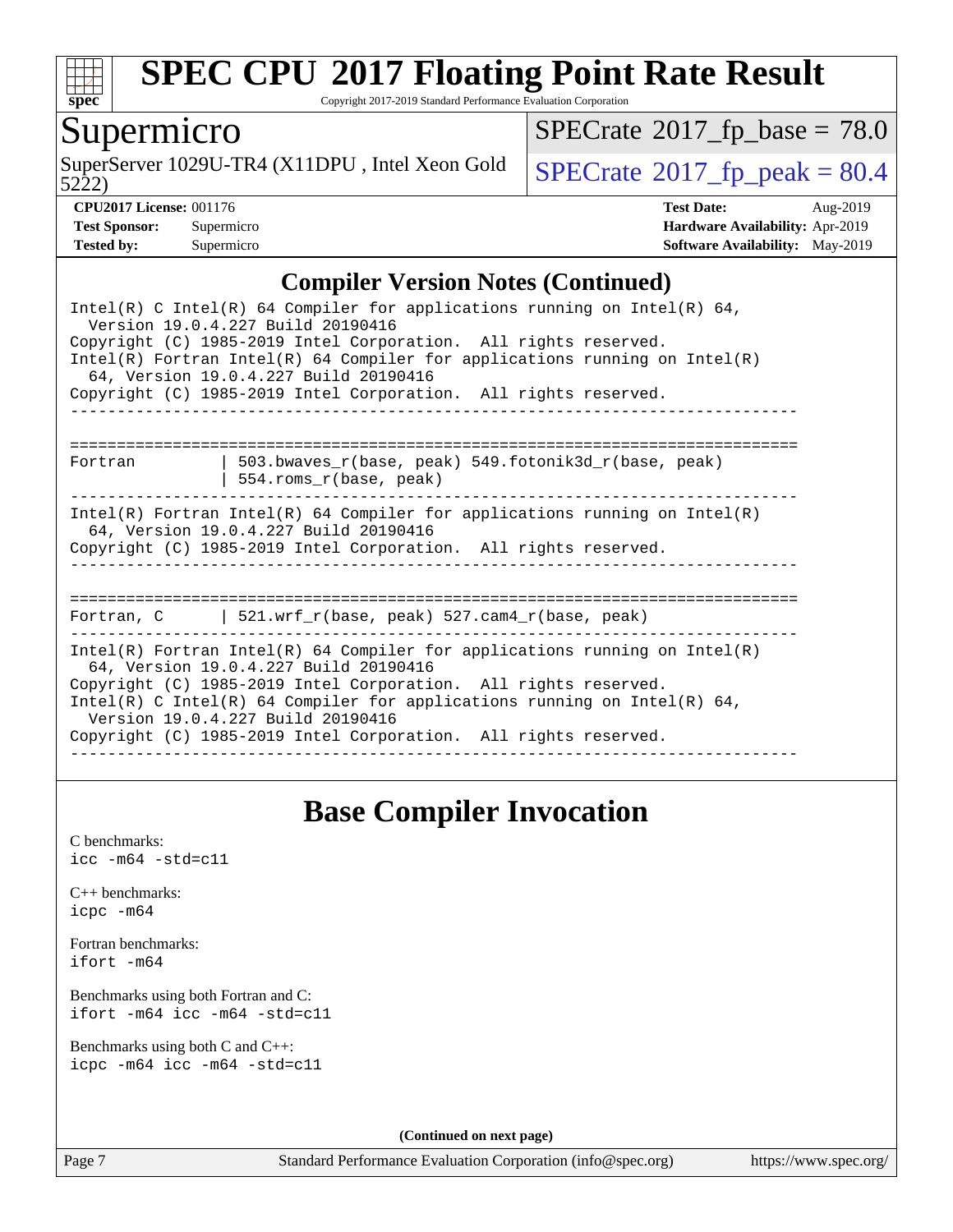

Copyright 2017-2019 Standard Performance Evaluation Corporation

### Supermicro

SuperServer 1029U-TR4 (X11DPU, Intel Xeon Gold  $\big|$  [SPECrate](http://www.spec.org/auto/cpu2017/Docs/result-fields.html#SPECrate2017fppeak)<sup>®</sup>[2017\\_fp\\_peak = 8](http://www.spec.org/auto/cpu2017/Docs/result-fields.html#SPECrate2017fppeak)0.4

 $SPECrate$ <sup>®</sup>[2017\\_fp\\_base =](http://www.spec.org/auto/cpu2017/Docs/result-fields.html#SPECrate2017fpbase) 78.0

5222)

**[CPU2017 License:](http://www.spec.org/auto/cpu2017/Docs/result-fields.html#CPU2017License)** 001176 **[Test Date:](http://www.spec.org/auto/cpu2017/Docs/result-fields.html#TestDate)** Aug-2019 **[Test Sponsor:](http://www.spec.org/auto/cpu2017/Docs/result-fields.html#TestSponsor)** Supermicro **[Hardware Availability:](http://www.spec.org/auto/cpu2017/Docs/result-fields.html#HardwareAvailability)** Apr-2019 **[Tested by:](http://www.spec.org/auto/cpu2017/Docs/result-fields.html#Testedby)** Supermicro **[Software Availability:](http://www.spec.org/auto/cpu2017/Docs/result-fields.html#SoftwareAvailability)** May-2019

# **[Base Compiler Invocation \(Continued\)](http://www.spec.org/auto/cpu2017/Docs/result-fields.html#BaseCompilerInvocation)**

[Benchmarks using Fortran, C, and C++:](http://www.spec.org/auto/cpu2017/Docs/result-fields.html#BenchmarksusingFortranCandCXX) [icpc -m64](http://www.spec.org/cpu2017/results/res2019q3/cpu2017-20190819-17118.flags.html#user_CC_CXX_FCbase_intel_icpc_64bit_4ecb2543ae3f1412ef961e0650ca070fec7b7afdcd6ed48761b84423119d1bf6bdf5cad15b44d48e7256388bc77273b966e5eb805aefd121eb22e9299b2ec9d9) [icc -m64 -std=c11](http://www.spec.org/cpu2017/results/res2019q3/cpu2017-20190819-17118.flags.html#user_CC_CXX_FCbase_intel_icc_64bit_c11_33ee0cdaae7deeeab2a9725423ba97205ce30f63b9926c2519791662299b76a0318f32ddfffdc46587804de3178b4f9328c46fa7c2b0cd779d7a61945c91cd35) [ifort -m64](http://www.spec.org/cpu2017/results/res2019q3/cpu2017-20190819-17118.flags.html#user_CC_CXX_FCbase_intel_ifort_64bit_24f2bb282fbaeffd6157abe4f878425411749daecae9a33200eee2bee2fe76f3b89351d69a8130dd5949958ce389cf37ff59a95e7a40d588e8d3a57e0c3fd751)

### **[Base Portability Flags](http://www.spec.org/auto/cpu2017/Docs/result-fields.html#BasePortabilityFlags)**

 503.bwaves\_r: [-DSPEC\\_LP64](http://www.spec.org/cpu2017/results/res2019q3/cpu2017-20190819-17118.flags.html#suite_basePORTABILITY503_bwaves_r_DSPEC_LP64) 507.cactuBSSN\_r: [-DSPEC\\_LP64](http://www.spec.org/cpu2017/results/res2019q3/cpu2017-20190819-17118.flags.html#suite_basePORTABILITY507_cactuBSSN_r_DSPEC_LP64) 508.namd\_r: [-DSPEC\\_LP64](http://www.spec.org/cpu2017/results/res2019q3/cpu2017-20190819-17118.flags.html#suite_basePORTABILITY508_namd_r_DSPEC_LP64) 510.parest\_r: [-DSPEC\\_LP64](http://www.spec.org/cpu2017/results/res2019q3/cpu2017-20190819-17118.flags.html#suite_basePORTABILITY510_parest_r_DSPEC_LP64) 511.povray\_r: [-DSPEC\\_LP64](http://www.spec.org/cpu2017/results/res2019q3/cpu2017-20190819-17118.flags.html#suite_basePORTABILITY511_povray_r_DSPEC_LP64) 519.lbm\_r: [-DSPEC\\_LP64](http://www.spec.org/cpu2017/results/res2019q3/cpu2017-20190819-17118.flags.html#suite_basePORTABILITY519_lbm_r_DSPEC_LP64) 521.wrf\_r: [-DSPEC\\_LP64](http://www.spec.org/cpu2017/results/res2019q3/cpu2017-20190819-17118.flags.html#suite_basePORTABILITY521_wrf_r_DSPEC_LP64) [-DSPEC\\_CASE\\_FLAG](http://www.spec.org/cpu2017/results/res2019q3/cpu2017-20190819-17118.flags.html#b521.wrf_r_baseCPORTABILITY_DSPEC_CASE_FLAG) [-convert big\\_endian](http://www.spec.org/cpu2017/results/res2019q3/cpu2017-20190819-17118.flags.html#user_baseFPORTABILITY521_wrf_r_convert_big_endian_c3194028bc08c63ac5d04de18c48ce6d347e4e562e8892b8bdbdc0214820426deb8554edfa529a3fb25a586e65a3d812c835984020483e7e73212c4d31a38223) 526.blender\_r: [-DSPEC\\_LP64](http://www.spec.org/cpu2017/results/res2019q3/cpu2017-20190819-17118.flags.html#suite_basePORTABILITY526_blender_r_DSPEC_LP64) [-DSPEC\\_LINUX](http://www.spec.org/cpu2017/results/res2019q3/cpu2017-20190819-17118.flags.html#b526.blender_r_baseCPORTABILITY_DSPEC_LINUX) [-funsigned-char](http://www.spec.org/cpu2017/results/res2019q3/cpu2017-20190819-17118.flags.html#user_baseCPORTABILITY526_blender_r_force_uchar_40c60f00ab013830e2dd6774aeded3ff59883ba5a1fc5fc14077f794d777847726e2a5858cbc7672e36e1b067e7e5c1d9a74f7176df07886a243d7cc18edfe67) 527.cam4\_r: [-DSPEC\\_LP64](http://www.spec.org/cpu2017/results/res2019q3/cpu2017-20190819-17118.flags.html#suite_basePORTABILITY527_cam4_r_DSPEC_LP64) [-DSPEC\\_CASE\\_FLAG](http://www.spec.org/cpu2017/results/res2019q3/cpu2017-20190819-17118.flags.html#b527.cam4_r_baseCPORTABILITY_DSPEC_CASE_FLAG) 538.imagick\_r: [-DSPEC\\_LP64](http://www.spec.org/cpu2017/results/res2019q3/cpu2017-20190819-17118.flags.html#suite_basePORTABILITY538_imagick_r_DSPEC_LP64) 544.nab\_r: [-DSPEC\\_LP64](http://www.spec.org/cpu2017/results/res2019q3/cpu2017-20190819-17118.flags.html#suite_basePORTABILITY544_nab_r_DSPEC_LP64) 549.fotonik3d\_r: [-DSPEC\\_LP64](http://www.spec.org/cpu2017/results/res2019q3/cpu2017-20190819-17118.flags.html#suite_basePORTABILITY549_fotonik3d_r_DSPEC_LP64) 554.roms\_r: [-DSPEC\\_LP64](http://www.spec.org/cpu2017/results/res2019q3/cpu2017-20190819-17118.flags.html#suite_basePORTABILITY554_roms_r_DSPEC_LP64)

## **[Base Optimization Flags](http://www.spec.org/auto/cpu2017/Docs/result-fields.html#BaseOptimizationFlags)**

```
C benchmarks: 
-xCORE-AVX2 -ipo -O3 -no-prec-div -qopt-prefetch -ffinite-math-only
-qopt-mem-layout-trans=4
C++ benchmarks: 
-xCORE-AVX2 -ipo -O3 -no-prec-div -qopt-prefetch -ffinite-math-only
-qopt-mem-layout-trans=4
Fortran benchmarks: 
-xCORE-AVX2 -ipo -O3 -no-prec-div -qopt-prefetch -ffinite-math-only
-qopt-mem-layout-trans=4 -auto -nostandard-realloc-lhs
-align array32byte
Benchmarks using both Fortran and C: 
-xCORE-AVX2 -ipo -O3 -no-prec-div -qopt-prefetch -ffinite-math-only
-qopt-mem-layout-trans=4 -auto -nostandard-realloc-lhs
-align array32byte
Benchmarks using both C and C++: 
-xCORE-AVX2 -ipo -O3 -no-prec-div -qopt-prefetch -ffinite-math-only
-qopt-mem-layout-trans=4
                                      (Continued on next page)
```

| Page 8 | Standard Performance Evaluation Corporation (info@spec.org) | https://www.spec.org/ |  |
|--------|-------------------------------------------------------------|-----------------------|--|
|--------|-------------------------------------------------------------|-----------------------|--|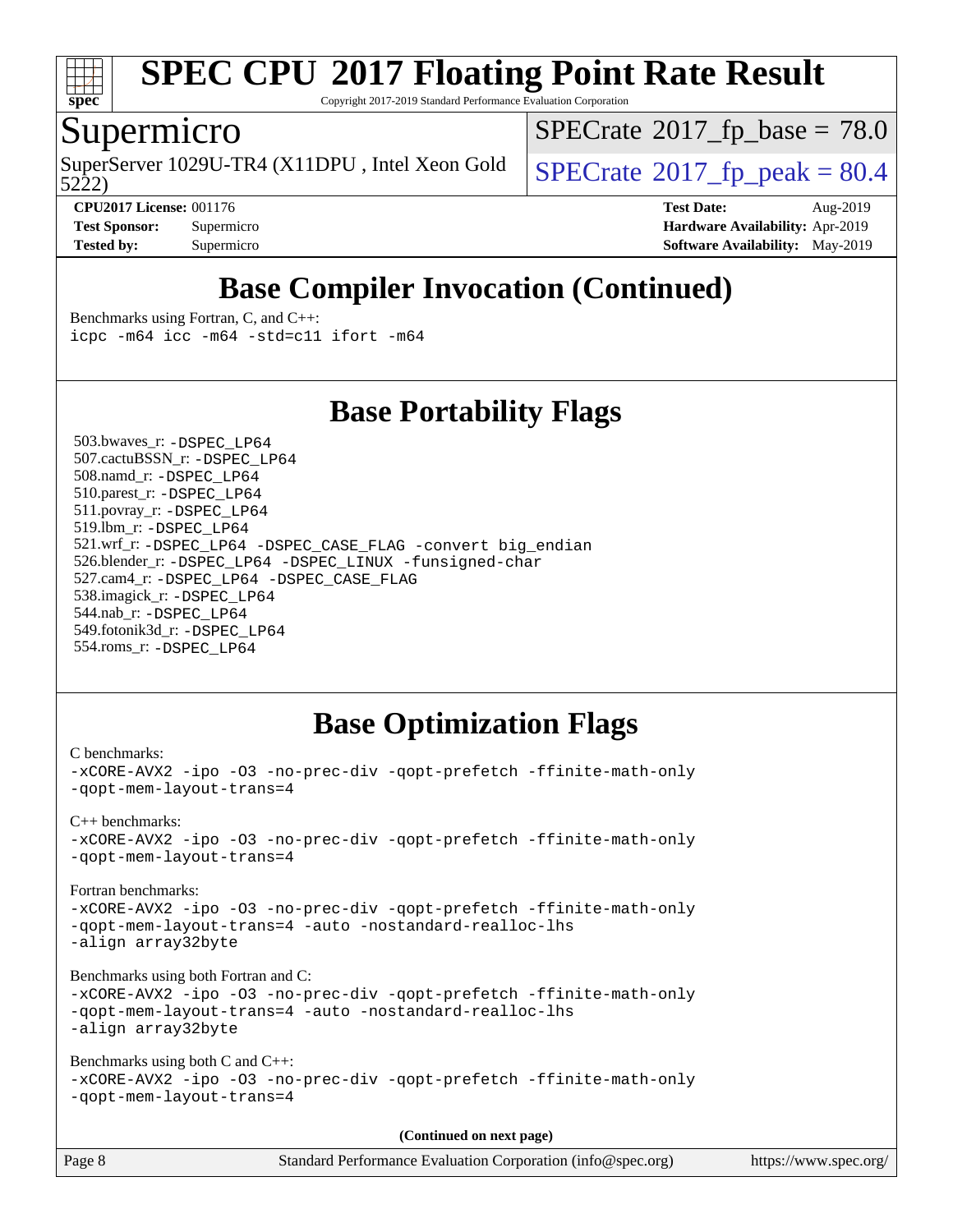

Copyright 2017-2019 Standard Performance Evaluation Corporation

### Supermicro

SuperServer 1029U-TR4 (X11DPU, Intel Xeon Gold<br>5222)

 $SPECTate@2017_fp\_base = 78.0$ 

 $SPECTate@2017_fp\_peak = 80.4$ 

**[CPU2017 License:](http://www.spec.org/auto/cpu2017/Docs/result-fields.html#CPU2017License)** 001176 **[Test Date:](http://www.spec.org/auto/cpu2017/Docs/result-fields.html#TestDate)** Aug-2019 **[Test Sponsor:](http://www.spec.org/auto/cpu2017/Docs/result-fields.html#TestSponsor)** Supermicro **[Hardware Availability:](http://www.spec.org/auto/cpu2017/Docs/result-fields.html#HardwareAvailability)** Apr-2019 **[Tested by:](http://www.spec.org/auto/cpu2017/Docs/result-fields.html#Testedby)** Supermicro **[Software Availability:](http://www.spec.org/auto/cpu2017/Docs/result-fields.html#SoftwareAvailability)** May-2019

# **[Base Optimization Flags \(Continued\)](http://www.spec.org/auto/cpu2017/Docs/result-fields.html#BaseOptimizationFlags)**

[Benchmarks using Fortran, C, and C++:](http://www.spec.org/auto/cpu2017/Docs/result-fields.html#BenchmarksusingFortranCandCXX) [-xCORE-AVX2](http://www.spec.org/cpu2017/results/res2019q3/cpu2017-20190819-17118.flags.html#user_CC_CXX_FCbase_f-xCORE-AVX2) [-ipo](http://www.spec.org/cpu2017/results/res2019q3/cpu2017-20190819-17118.flags.html#user_CC_CXX_FCbase_f-ipo) [-O3](http://www.spec.org/cpu2017/results/res2019q3/cpu2017-20190819-17118.flags.html#user_CC_CXX_FCbase_f-O3) [-no-prec-div](http://www.spec.org/cpu2017/results/res2019q3/cpu2017-20190819-17118.flags.html#user_CC_CXX_FCbase_f-no-prec-div) [-qopt-prefetch](http://www.spec.org/cpu2017/results/res2019q3/cpu2017-20190819-17118.flags.html#user_CC_CXX_FCbase_f-qopt-prefetch) [-ffinite-math-only](http://www.spec.org/cpu2017/results/res2019q3/cpu2017-20190819-17118.flags.html#user_CC_CXX_FCbase_f_finite_math_only_cb91587bd2077682c4b38af759c288ed7c732db004271a9512da14a4f8007909a5f1427ecbf1a0fb78ff2a814402c6114ac565ca162485bbcae155b5e4258871) [-qopt-mem-layout-trans=4](http://www.spec.org/cpu2017/results/res2019q3/cpu2017-20190819-17118.flags.html#user_CC_CXX_FCbase_f-qopt-mem-layout-trans_fa39e755916c150a61361b7846f310bcdf6f04e385ef281cadf3647acec3f0ae266d1a1d22d972a7087a248fd4e6ca390a3634700869573d231a252c784941a8) [-auto](http://www.spec.org/cpu2017/results/res2019q3/cpu2017-20190819-17118.flags.html#user_CC_CXX_FCbase_f-auto) [-nostandard-realloc-lhs](http://www.spec.org/cpu2017/results/res2019q3/cpu2017-20190819-17118.flags.html#user_CC_CXX_FCbase_f_2003_std_realloc_82b4557e90729c0f113870c07e44d33d6f5a304b4f63d4c15d2d0f1fab99f5daaed73bdb9275d9ae411527f28b936061aa8b9c8f2d63842963b95c9dd6426b8a) [-align array32byte](http://www.spec.org/cpu2017/results/res2019q3/cpu2017-20190819-17118.flags.html#user_CC_CXX_FCbase_align_array32byte_b982fe038af199962ba9a80c053b8342c548c85b40b8e86eb3cc33dee0d7986a4af373ac2d51c3f7cf710a18d62fdce2948f201cd044323541f22fc0fffc51b6)

### **[Peak Compiler Invocation](http://www.spec.org/auto/cpu2017/Docs/result-fields.html#PeakCompilerInvocation)**

[C benchmarks](http://www.spec.org/auto/cpu2017/Docs/result-fields.html#Cbenchmarks): [icc -m64 -std=c11](http://www.spec.org/cpu2017/results/res2019q3/cpu2017-20190819-17118.flags.html#user_CCpeak_intel_icc_64bit_c11_33ee0cdaae7deeeab2a9725423ba97205ce30f63b9926c2519791662299b76a0318f32ddfffdc46587804de3178b4f9328c46fa7c2b0cd779d7a61945c91cd35)

[C++ benchmarks:](http://www.spec.org/auto/cpu2017/Docs/result-fields.html#CXXbenchmarks) [icpc -m64](http://www.spec.org/cpu2017/results/res2019q3/cpu2017-20190819-17118.flags.html#user_CXXpeak_intel_icpc_64bit_4ecb2543ae3f1412ef961e0650ca070fec7b7afdcd6ed48761b84423119d1bf6bdf5cad15b44d48e7256388bc77273b966e5eb805aefd121eb22e9299b2ec9d9)

[Fortran benchmarks](http://www.spec.org/auto/cpu2017/Docs/result-fields.html#Fortranbenchmarks): [ifort -m64](http://www.spec.org/cpu2017/results/res2019q3/cpu2017-20190819-17118.flags.html#user_FCpeak_intel_ifort_64bit_24f2bb282fbaeffd6157abe4f878425411749daecae9a33200eee2bee2fe76f3b89351d69a8130dd5949958ce389cf37ff59a95e7a40d588e8d3a57e0c3fd751)

[Benchmarks using both Fortran and C](http://www.spec.org/auto/cpu2017/Docs/result-fields.html#BenchmarksusingbothFortranandC): [ifort -m64](http://www.spec.org/cpu2017/results/res2019q3/cpu2017-20190819-17118.flags.html#user_CC_FCpeak_intel_ifort_64bit_24f2bb282fbaeffd6157abe4f878425411749daecae9a33200eee2bee2fe76f3b89351d69a8130dd5949958ce389cf37ff59a95e7a40d588e8d3a57e0c3fd751) [icc -m64 -std=c11](http://www.spec.org/cpu2017/results/res2019q3/cpu2017-20190819-17118.flags.html#user_CC_FCpeak_intel_icc_64bit_c11_33ee0cdaae7deeeab2a9725423ba97205ce30f63b9926c2519791662299b76a0318f32ddfffdc46587804de3178b4f9328c46fa7c2b0cd779d7a61945c91cd35)

[Benchmarks using both C and C++](http://www.spec.org/auto/cpu2017/Docs/result-fields.html#BenchmarksusingbothCandCXX): [icpc -m64](http://www.spec.org/cpu2017/results/res2019q3/cpu2017-20190819-17118.flags.html#user_CC_CXXpeak_intel_icpc_64bit_4ecb2543ae3f1412ef961e0650ca070fec7b7afdcd6ed48761b84423119d1bf6bdf5cad15b44d48e7256388bc77273b966e5eb805aefd121eb22e9299b2ec9d9) [icc -m64 -std=c11](http://www.spec.org/cpu2017/results/res2019q3/cpu2017-20190819-17118.flags.html#user_CC_CXXpeak_intel_icc_64bit_c11_33ee0cdaae7deeeab2a9725423ba97205ce30f63b9926c2519791662299b76a0318f32ddfffdc46587804de3178b4f9328c46fa7c2b0cd779d7a61945c91cd35)

[Benchmarks using Fortran, C, and C++:](http://www.spec.org/auto/cpu2017/Docs/result-fields.html#BenchmarksusingFortranCandCXX) [icpc -m64](http://www.spec.org/cpu2017/results/res2019q3/cpu2017-20190819-17118.flags.html#user_CC_CXX_FCpeak_intel_icpc_64bit_4ecb2543ae3f1412ef961e0650ca070fec7b7afdcd6ed48761b84423119d1bf6bdf5cad15b44d48e7256388bc77273b966e5eb805aefd121eb22e9299b2ec9d9) [icc -m64 -std=c11](http://www.spec.org/cpu2017/results/res2019q3/cpu2017-20190819-17118.flags.html#user_CC_CXX_FCpeak_intel_icc_64bit_c11_33ee0cdaae7deeeab2a9725423ba97205ce30f63b9926c2519791662299b76a0318f32ddfffdc46587804de3178b4f9328c46fa7c2b0cd779d7a61945c91cd35) [ifort -m64](http://www.spec.org/cpu2017/results/res2019q3/cpu2017-20190819-17118.flags.html#user_CC_CXX_FCpeak_intel_ifort_64bit_24f2bb282fbaeffd6157abe4f878425411749daecae9a33200eee2bee2fe76f3b89351d69a8130dd5949958ce389cf37ff59a95e7a40d588e8d3a57e0c3fd751)

# **[Peak Portability Flags](http://www.spec.org/auto/cpu2017/Docs/result-fields.html#PeakPortabilityFlags)**

Same as Base Portability Flags

# **[Peak Optimization Flags](http://www.spec.org/auto/cpu2017/Docs/result-fields.html#PeakOptimizationFlags)**

[C benchmarks](http://www.spec.org/auto/cpu2017/Docs/result-fields.html#Cbenchmarks):

```
 519.lbm_r: -prof-gen(pass 1) -prof-use(pass 2) -ipo -xCORE-AVX2 -O3
-no-prec-div -qopt-prefetch -ffinite-math-only
-qopt-mem-layout-trans=4
```
**(Continued on next page)**

Page 9 Standard Performance Evaluation Corporation [\(info@spec.org\)](mailto:info@spec.org) <https://www.spec.org/>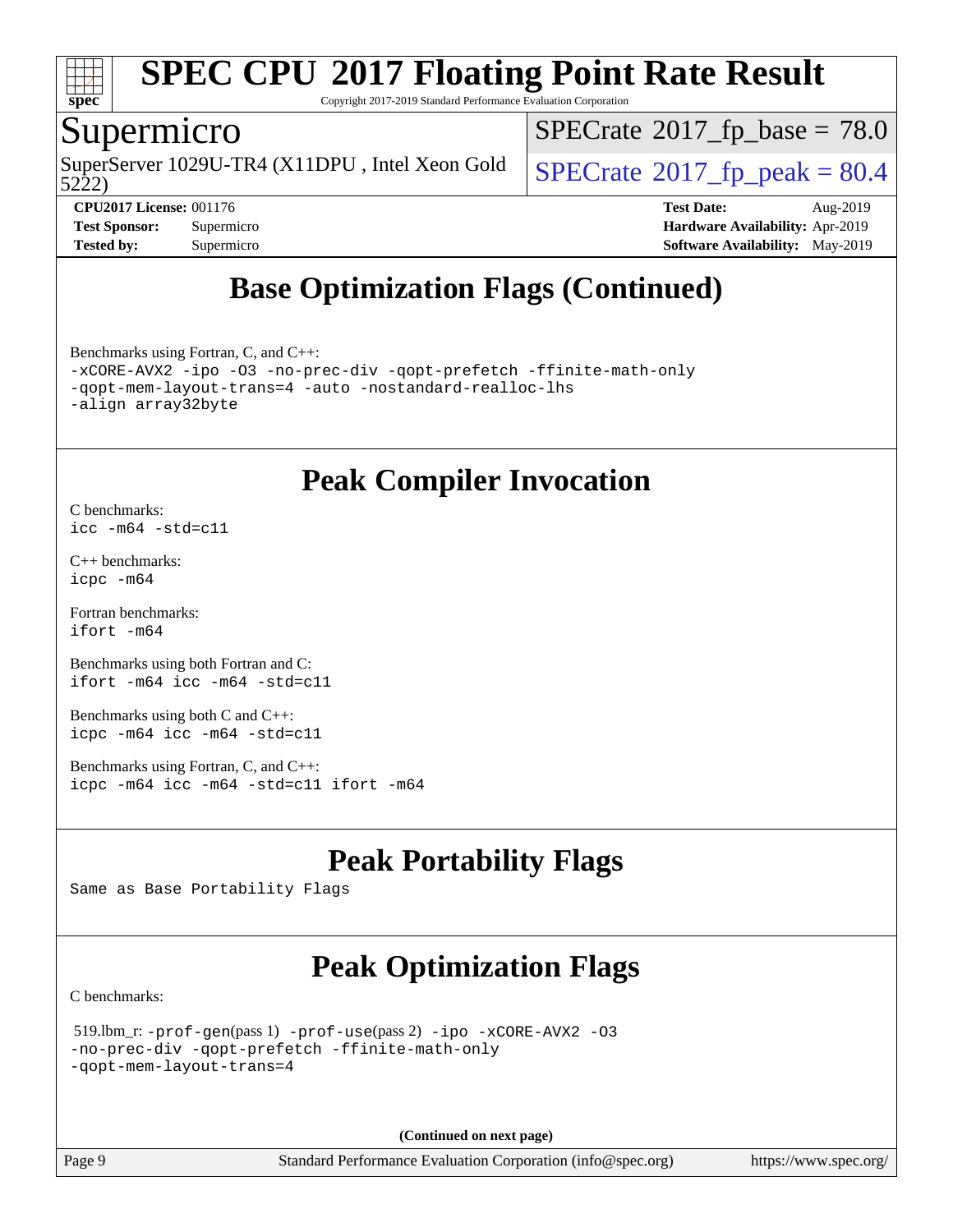

Copyright 2017-2019 Standard Performance Evaluation Corporation

### Supermicro

SuperServer 1029U-TR4 (X11DPU, Intel Xeon Gold  $\big|$  [SPECrate](http://www.spec.org/auto/cpu2017/Docs/result-fields.html#SPECrate2017fppeak)<sup>®</sup>[2017\\_fp\\_peak = 8](http://www.spec.org/auto/cpu2017/Docs/result-fields.html#SPECrate2017fppeak)0.4

 $SPECTate@2017_fp\_base = 78.0$ 

5222)

**[CPU2017 License:](http://www.spec.org/auto/cpu2017/Docs/result-fields.html#CPU2017License)** 001176 **[Test Date:](http://www.spec.org/auto/cpu2017/Docs/result-fields.html#TestDate)** Aug-2019 **[Test Sponsor:](http://www.spec.org/auto/cpu2017/Docs/result-fields.html#TestSponsor)** Supermicro **[Hardware Availability:](http://www.spec.org/auto/cpu2017/Docs/result-fields.html#HardwareAvailability)** Apr-2019 **[Tested by:](http://www.spec.org/auto/cpu2017/Docs/result-fields.html#Testedby)** Supermicro **Supermicro [Software Availability:](http://www.spec.org/auto/cpu2017/Docs/result-fields.html#SoftwareAvailability)** May-2019

# **[Peak Optimization Flags \(Continued\)](http://www.spec.org/auto/cpu2017/Docs/result-fields.html#PeakOptimizationFlags)**

Page 10 Standard Performance Evaluation Corporation [\(info@spec.org\)](mailto:info@spec.org) <https://www.spec.org/> 538.imagick\_r: [-xCORE-AVX2](http://www.spec.org/cpu2017/results/res2019q3/cpu2017-20190819-17118.flags.html#user_peakCOPTIMIZE538_imagick_r_f-xCORE-AVX2) [-ipo](http://www.spec.org/cpu2017/results/res2019q3/cpu2017-20190819-17118.flags.html#user_peakCOPTIMIZE538_imagick_r_f-ipo) [-O3](http://www.spec.org/cpu2017/results/res2019q3/cpu2017-20190819-17118.flags.html#user_peakCOPTIMIZE538_imagick_r_f-O3) [-no-prec-div](http://www.spec.org/cpu2017/results/res2019q3/cpu2017-20190819-17118.flags.html#user_peakCOPTIMIZE538_imagick_r_f-no-prec-div) [-qopt-prefetch](http://www.spec.org/cpu2017/results/res2019q3/cpu2017-20190819-17118.flags.html#user_peakCOPTIMIZE538_imagick_r_f-qopt-prefetch) [-ffinite-math-only](http://www.spec.org/cpu2017/results/res2019q3/cpu2017-20190819-17118.flags.html#user_peakCOPTIMIZE538_imagick_r_f_finite_math_only_cb91587bd2077682c4b38af759c288ed7c732db004271a9512da14a4f8007909a5f1427ecbf1a0fb78ff2a814402c6114ac565ca162485bbcae155b5e4258871) [-qopt-mem-layout-trans=4](http://www.spec.org/cpu2017/results/res2019q3/cpu2017-20190819-17118.flags.html#user_peakCOPTIMIZE538_imagick_r_f-qopt-mem-layout-trans_fa39e755916c150a61361b7846f310bcdf6f04e385ef281cadf3647acec3f0ae266d1a1d22d972a7087a248fd4e6ca390a3634700869573d231a252c784941a8) 544.nab\_r: Same as 538.imagick\_r [C++ benchmarks:](http://www.spec.org/auto/cpu2017/Docs/result-fields.html#CXXbenchmarks) 508.namd\_r: [-prof-gen](http://www.spec.org/cpu2017/results/res2019q3/cpu2017-20190819-17118.flags.html#user_peakPASS1_CXXFLAGSPASS1_LDFLAGS508_namd_r_prof_gen_5aa4926d6013ddb2a31985c654b3eb18169fc0c6952a63635c234f711e6e63dd76e94ad52365559451ec499a2cdb89e4dc58ba4c67ef54ca681ffbe1461d6b36)(pass 1) [-prof-use](http://www.spec.org/cpu2017/results/res2019q3/cpu2017-20190819-17118.flags.html#user_peakPASS2_CXXFLAGSPASS2_LDFLAGS508_namd_r_prof_use_1a21ceae95f36a2b53c25747139a6c16ca95bd9def2a207b4f0849963b97e94f5260e30a0c64f4bb623698870e679ca08317ef8150905d41bd88c6f78df73f19)(pass 2) [-ipo](http://www.spec.org/cpu2017/results/res2019q3/cpu2017-20190819-17118.flags.html#user_peakPASS1_CXXOPTIMIZEPASS2_CXXOPTIMIZE508_namd_r_f-ipo) [-xCORE-AVX2](http://www.spec.org/cpu2017/results/res2019q3/cpu2017-20190819-17118.flags.html#user_peakPASS2_CXXOPTIMIZE508_namd_r_f-xCORE-AVX2) [-O3](http://www.spec.org/cpu2017/results/res2019q3/cpu2017-20190819-17118.flags.html#user_peakPASS1_CXXOPTIMIZEPASS2_CXXOPTIMIZE508_namd_r_f-O3) [-no-prec-div](http://www.spec.org/cpu2017/results/res2019q3/cpu2017-20190819-17118.flags.html#user_peakPASS1_CXXOPTIMIZEPASS2_CXXOPTIMIZE508_namd_r_f-no-prec-div) [-qopt-prefetch](http://www.spec.org/cpu2017/results/res2019q3/cpu2017-20190819-17118.flags.html#user_peakPASS1_CXXOPTIMIZEPASS2_CXXOPTIMIZE508_namd_r_f-qopt-prefetch) [-ffinite-math-only](http://www.spec.org/cpu2017/results/res2019q3/cpu2017-20190819-17118.flags.html#user_peakPASS1_CXXOPTIMIZEPASS2_CXXOPTIMIZE508_namd_r_f_finite_math_only_cb91587bd2077682c4b38af759c288ed7c732db004271a9512da14a4f8007909a5f1427ecbf1a0fb78ff2a814402c6114ac565ca162485bbcae155b5e4258871) [-qopt-mem-layout-trans=4](http://www.spec.org/cpu2017/results/res2019q3/cpu2017-20190819-17118.flags.html#user_peakPASS1_CXXOPTIMIZEPASS2_CXXOPTIMIZE508_namd_r_f-qopt-mem-layout-trans_fa39e755916c150a61361b7846f310bcdf6f04e385ef281cadf3647acec3f0ae266d1a1d22d972a7087a248fd4e6ca390a3634700869573d231a252c784941a8)  $510.parest_r:$  basepeak = yes [Fortran benchmarks](http://www.spec.org/auto/cpu2017/Docs/result-fields.html#Fortranbenchmarks):  $503.bwaves$   $\Gamma$ : basepeak = yes 549.fotonik3d\_r: [-xCORE-AVX2](http://www.spec.org/cpu2017/results/res2019q3/cpu2017-20190819-17118.flags.html#user_peakFOPTIMIZE549_fotonik3d_r_f-xCORE-AVX2) [-ipo](http://www.spec.org/cpu2017/results/res2019q3/cpu2017-20190819-17118.flags.html#user_peakFOPTIMIZE549_fotonik3d_r_f-ipo) [-O3](http://www.spec.org/cpu2017/results/res2019q3/cpu2017-20190819-17118.flags.html#user_peakFOPTIMIZE549_fotonik3d_r_f-O3) [-no-prec-div](http://www.spec.org/cpu2017/results/res2019q3/cpu2017-20190819-17118.flags.html#user_peakFOPTIMIZE549_fotonik3d_r_f-no-prec-div) [-qopt-prefetch](http://www.spec.org/cpu2017/results/res2019q3/cpu2017-20190819-17118.flags.html#user_peakFOPTIMIZE549_fotonik3d_r_f-qopt-prefetch) [-ffinite-math-only](http://www.spec.org/cpu2017/results/res2019q3/cpu2017-20190819-17118.flags.html#user_peakFOPTIMIZE549_fotonik3d_r_f_finite_math_only_cb91587bd2077682c4b38af759c288ed7c732db004271a9512da14a4f8007909a5f1427ecbf1a0fb78ff2a814402c6114ac565ca162485bbcae155b5e4258871) [-qopt-mem-layout-trans=4](http://www.spec.org/cpu2017/results/res2019q3/cpu2017-20190819-17118.flags.html#user_peakFOPTIMIZE549_fotonik3d_r_f-qopt-mem-layout-trans_fa39e755916c150a61361b7846f310bcdf6f04e385ef281cadf3647acec3f0ae266d1a1d22d972a7087a248fd4e6ca390a3634700869573d231a252c784941a8) [-auto](http://www.spec.org/cpu2017/results/res2019q3/cpu2017-20190819-17118.flags.html#user_peakFOPTIMIZE549_fotonik3d_r_f-auto) [-nostandard-realloc-lhs](http://www.spec.org/cpu2017/results/res2019q3/cpu2017-20190819-17118.flags.html#user_peakEXTRA_FOPTIMIZE549_fotonik3d_r_f_2003_std_realloc_82b4557e90729c0f113870c07e44d33d6f5a304b4f63d4c15d2d0f1fab99f5daaed73bdb9275d9ae411527f28b936061aa8b9c8f2d63842963b95c9dd6426b8a) [-align array32byte](http://www.spec.org/cpu2017/results/res2019q3/cpu2017-20190819-17118.flags.html#user_peakEXTRA_FOPTIMIZE549_fotonik3d_r_align_array32byte_b982fe038af199962ba9a80c053b8342c548c85b40b8e86eb3cc33dee0d7986a4af373ac2d51c3f7cf710a18d62fdce2948f201cd044323541f22fc0fffc51b6) 554.roms\_r: [-prof-gen](http://www.spec.org/cpu2017/results/res2019q3/cpu2017-20190819-17118.flags.html#user_peakPASS1_FFLAGSPASS1_LDFLAGS554_roms_r_prof_gen_5aa4926d6013ddb2a31985c654b3eb18169fc0c6952a63635c234f711e6e63dd76e94ad52365559451ec499a2cdb89e4dc58ba4c67ef54ca681ffbe1461d6b36)(pass 1) [-prof-use](http://www.spec.org/cpu2017/results/res2019q3/cpu2017-20190819-17118.flags.html#user_peakPASS2_FFLAGSPASS2_LDFLAGS554_roms_r_prof_use_1a21ceae95f36a2b53c25747139a6c16ca95bd9def2a207b4f0849963b97e94f5260e30a0c64f4bb623698870e679ca08317ef8150905d41bd88c6f78df73f19)(pass 2) [-ipo](http://www.spec.org/cpu2017/results/res2019q3/cpu2017-20190819-17118.flags.html#user_peakPASS1_FOPTIMIZEPASS2_FOPTIMIZE554_roms_r_f-ipo) [-xCORE-AVX2](http://www.spec.org/cpu2017/results/res2019q3/cpu2017-20190819-17118.flags.html#user_peakPASS2_FOPTIMIZE554_roms_r_f-xCORE-AVX2) [-O3](http://www.spec.org/cpu2017/results/res2019q3/cpu2017-20190819-17118.flags.html#user_peakPASS1_FOPTIMIZEPASS2_FOPTIMIZE554_roms_r_f-O3) [-no-prec-div](http://www.spec.org/cpu2017/results/res2019q3/cpu2017-20190819-17118.flags.html#user_peakPASS1_FOPTIMIZEPASS2_FOPTIMIZE554_roms_r_f-no-prec-div) [-qopt-prefetch](http://www.spec.org/cpu2017/results/res2019q3/cpu2017-20190819-17118.flags.html#user_peakPASS1_FOPTIMIZEPASS2_FOPTIMIZE554_roms_r_f-qopt-prefetch) [-ffinite-math-only](http://www.spec.org/cpu2017/results/res2019q3/cpu2017-20190819-17118.flags.html#user_peakPASS1_FOPTIMIZEPASS2_FOPTIMIZE554_roms_r_f_finite_math_only_cb91587bd2077682c4b38af759c288ed7c732db004271a9512da14a4f8007909a5f1427ecbf1a0fb78ff2a814402c6114ac565ca162485bbcae155b5e4258871) [-qopt-mem-layout-trans=4](http://www.spec.org/cpu2017/results/res2019q3/cpu2017-20190819-17118.flags.html#user_peakPASS1_FOPTIMIZEPASS2_FOPTIMIZE554_roms_r_f-qopt-mem-layout-trans_fa39e755916c150a61361b7846f310bcdf6f04e385ef281cadf3647acec3f0ae266d1a1d22d972a7087a248fd4e6ca390a3634700869573d231a252c784941a8) [-auto](http://www.spec.org/cpu2017/results/res2019q3/cpu2017-20190819-17118.flags.html#user_peakPASS2_FOPTIMIZE554_roms_r_f-auto) [-nostandard-realloc-lhs](http://www.spec.org/cpu2017/results/res2019q3/cpu2017-20190819-17118.flags.html#user_peakEXTRA_FOPTIMIZE554_roms_r_f_2003_std_realloc_82b4557e90729c0f113870c07e44d33d6f5a304b4f63d4c15d2d0f1fab99f5daaed73bdb9275d9ae411527f28b936061aa8b9c8f2d63842963b95c9dd6426b8a) [-align array32byte](http://www.spec.org/cpu2017/results/res2019q3/cpu2017-20190819-17118.flags.html#user_peakEXTRA_FOPTIMIZE554_roms_r_align_array32byte_b982fe038af199962ba9a80c053b8342c548c85b40b8e86eb3cc33dee0d7986a4af373ac2d51c3f7cf710a18d62fdce2948f201cd044323541f22fc0fffc51b6) [Benchmarks using both Fortran and C](http://www.spec.org/auto/cpu2017/Docs/result-fields.html#BenchmarksusingbothFortranandC): 521.wrf\_r: basepeak = yes 527.cam4\_r: [-prof-gen](http://www.spec.org/cpu2017/results/res2019q3/cpu2017-20190819-17118.flags.html#user_peakPASS1_CFLAGSPASS1_FFLAGSPASS1_LDFLAGS527_cam4_r_prof_gen_5aa4926d6013ddb2a31985c654b3eb18169fc0c6952a63635c234f711e6e63dd76e94ad52365559451ec499a2cdb89e4dc58ba4c67ef54ca681ffbe1461d6b36)(pass 1) [-prof-use](http://www.spec.org/cpu2017/results/res2019q3/cpu2017-20190819-17118.flags.html#user_peakPASS2_CFLAGSPASS2_FFLAGSPASS2_LDFLAGS527_cam4_r_prof_use_1a21ceae95f36a2b53c25747139a6c16ca95bd9def2a207b4f0849963b97e94f5260e30a0c64f4bb623698870e679ca08317ef8150905d41bd88c6f78df73f19)(pass 2) [-ipo](http://www.spec.org/cpu2017/results/res2019q3/cpu2017-20190819-17118.flags.html#user_peakPASS1_COPTIMIZEPASS1_FOPTIMIZEPASS2_COPTIMIZEPASS2_FOPTIMIZE527_cam4_r_f-ipo) [-xCORE-AVX2](http://www.spec.org/cpu2017/results/res2019q3/cpu2017-20190819-17118.flags.html#user_peakPASS2_COPTIMIZEPASS2_FOPTIMIZE527_cam4_r_f-xCORE-AVX2) [-O3](http://www.spec.org/cpu2017/results/res2019q3/cpu2017-20190819-17118.flags.html#user_peakPASS1_COPTIMIZEPASS1_FOPTIMIZEPASS2_COPTIMIZEPASS2_FOPTIMIZE527_cam4_r_f-O3) [-no-prec-div](http://www.spec.org/cpu2017/results/res2019q3/cpu2017-20190819-17118.flags.html#user_peakPASS1_COPTIMIZEPASS1_FOPTIMIZEPASS2_COPTIMIZEPASS2_FOPTIMIZE527_cam4_r_f-no-prec-div) [-qopt-prefetch](http://www.spec.org/cpu2017/results/res2019q3/cpu2017-20190819-17118.flags.html#user_peakPASS1_COPTIMIZEPASS1_FOPTIMIZEPASS2_COPTIMIZEPASS2_FOPTIMIZE527_cam4_r_f-qopt-prefetch) [-ffinite-math-only](http://www.spec.org/cpu2017/results/res2019q3/cpu2017-20190819-17118.flags.html#user_peakPASS1_COPTIMIZEPASS1_FOPTIMIZEPASS2_COPTIMIZEPASS2_FOPTIMIZE527_cam4_r_f_finite_math_only_cb91587bd2077682c4b38af759c288ed7c732db004271a9512da14a4f8007909a5f1427ecbf1a0fb78ff2a814402c6114ac565ca162485bbcae155b5e4258871) [-qopt-mem-layout-trans=4](http://www.spec.org/cpu2017/results/res2019q3/cpu2017-20190819-17118.flags.html#user_peakPASS1_COPTIMIZEPASS1_FOPTIMIZEPASS2_COPTIMIZEPASS2_FOPTIMIZE527_cam4_r_f-qopt-mem-layout-trans_fa39e755916c150a61361b7846f310bcdf6f04e385ef281cadf3647acec3f0ae266d1a1d22d972a7087a248fd4e6ca390a3634700869573d231a252c784941a8) [-auto](http://www.spec.org/cpu2017/results/res2019q3/cpu2017-20190819-17118.flags.html#user_peakPASS2_FOPTIMIZE527_cam4_r_f-auto) [-nostandard-realloc-lhs](http://www.spec.org/cpu2017/results/res2019q3/cpu2017-20190819-17118.flags.html#user_peakEXTRA_FOPTIMIZE527_cam4_r_f_2003_std_realloc_82b4557e90729c0f113870c07e44d33d6f5a304b4f63d4c15d2d0f1fab99f5daaed73bdb9275d9ae411527f28b936061aa8b9c8f2d63842963b95c9dd6426b8a) [-align array32byte](http://www.spec.org/cpu2017/results/res2019q3/cpu2017-20190819-17118.flags.html#user_peakEXTRA_FOPTIMIZE527_cam4_r_align_array32byte_b982fe038af199962ba9a80c053b8342c548c85b40b8e86eb3cc33dee0d7986a4af373ac2d51c3f7cf710a18d62fdce2948f201cd044323541f22fc0fffc51b6) [Benchmarks using both C and C++](http://www.spec.org/auto/cpu2017/Docs/result-fields.html#BenchmarksusingbothCandCXX): 511.povray\_r: [-prof-gen](http://www.spec.org/cpu2017/results/res2019q3/cpu2017-20190819-17118.flags.html#user_peakPASS1_CFLAGSPASS1_CXXFLAGSPASS1_LDFLAGS511_povray_r_prof_gen_5aa4926d6013ddb2a31985c654b3eb18169fc0c6952a63635c234f711e6e63dd76e94ad52365559451ec499a2cdb89e4dc58ba4c67ef54ca681ffbe1461d6b36)(pass 1) [-prof-use](http://www.spec.org/cpu2017/results/res2019q3/cpu2017-20190819-17118.flags.html#user_peakPASS2_CFLAGSPASS2_CXXFLAGSPASS2_LDFLAGS511_povray_r_prof_use_1a21ceae95f36a2b53c25747139a6c16ca95bd9def2a207b4f0849963b97e94f5260e30a0c64f4bb623698870e679ca08317ef8150905d41bd88c6f78df73f19)(pass 2) [-ipo](http://www.spec.org/cpu2017/results/res2019q3/cpu2017-20190819-17118.flags.html#user_peakPASS1_COPTIMIZEPASS1_CXXOPTIMIZEPASS2_COPTIMIZEPASS2_CXXOPTIMIZE511_povray_r_f-ipo) [-xCORE-AVX2](http://www.spec.org/cpu2017/results/res2019q3/cpu2017-20190819-17118.flags.html#user_peakPASS2_COPTIMIZEPASS2_CXXOPTIMIZE511_povray_r_f-xCORE-AVX2) [-O3](http://www.spec.org/cpu2017/results/res2019q3/cpu2017-20190819-17118.flags.html#user_peakPASS1_COPTIMIZEPASS1_CXXOPTIMIZEPASS2_COPTIMIZEPASS2_CXXOPTIMIZE511_povray_r_f-O3) [-no-prec-div](http://www.spec.org/cpu2017/results/res2019q3/cpu2017-20190819-17118.flags.html#user_peakPASS1_COPTIMIZEPASS1_CXXOPTIMIZEPASS2_COPTIMIZEPASS2_CXXOPTIMIZE511_povray_r_f-no-prec-div) [-qopt-prefetch](http://www.spec.org/cpu2017/results/res2019q3/cpu2017-20190819-17118.flags.html#user_peakPASS1_COPTIMIZEPASS1_CXXOPTIMIZEPASS2_COPTIMIZEPASS2_CXXOPTIMIZE511_povray_r_f-qopt-prefetch) [-ffinite-math-only](http://www.spec.org/cpu2017/results/res2019q3/cpu2017-20190819-17118.flags.html#user_peakPASS1_COPTIMIZEPASS1_CXXOPTIMIZEPASS2_COPTIMIZEPASS2_CXXOPTIMIZE511_povray_r_f_finite_math_only_cb91587bd2077682c4b38af759c288ed7c732db004271a9512da14a4f8007909a5f1427ecbf1a0fb78ff2a814402c6114ac565ca162485bbcae155b5e4258871) [-qopt-mem-layout-trans=4](http://www.spec.org/cpu2017/results/res2019q3/cpu2017-20190819-17118.flags.html#user_peakPASS1_COPTIMIZEPASS1_CXXOPTIMIZEPASS2_COPTIMIZEPASS2_CXXOPTIMIZE511_povray_r_f-qopt-mem-layout-trans_fa39e755916c150a61361b7846f310bcdf6f04e385ef281cadf3647acec3f0ae266d1a1d22d972a7087a248fd4e6ca390a3634700869573d231a252c784941a8) 526.blender\_r: [-xCORE-AVX2](http://www.spec.org/cpu2017/results/res2019q3/cpu2017-20190819-17118.flags.html#user_peakCOPTIMIZECXXOPTIMIZE526_blender_r_f-xCORE-AVX2) [-ipo](http://www.spec.org/cpu2017/results/res2019q3/cpu2017-20190819-17118.flags.html#user_peakCOPTIMIZECXXOPTIMIZE526_blender_r_f-ipo) [-O3](http://www.spec.org/cpu2017/results/res2019q3/cpu2017-20190819-17118.flags.html#user_peakCOPTIMIZECXXOPTIMIZE526_blender_r_f-O3) [-no-prec-div](http://www.spec.org/cpu2017/results/res2019q3/cpu2017-20190819-17118.flags.html#user_peakCOPTIMIZECXXOPTIMIZE526_blender_r_f-no-prec-div) [-qopt-prefetch](http://www.spec.org/cpu2017/results/res2019q3/cpu2017-20190819-17118.flags.html#user_peakCOPTIMIZECXXOPTIMIZE526_blender_r_f-qopt-prefetch) [-ffinite-math-only](http://www.spec.org/cpu2017/results/res2019q3/cpu2017-20190819-17118.flags.html#user_peakCOPTIMIZECXXOPTIMIZE526_blender_r_f_finite_math_only_cb91587bd2077682c4b38af759c288ed7c732db004271a9512da14a4f8007909a5f1427ecbf1a0fb78ff2a814402c6114ac565ca162485bbcae155b5e4258871) [-qopt-mem-layout-trans=4](http://www.spec.org/cpu2017/results/res2019q3/cpu2017-20190819-17118.flags.html#user_peakCOPTIMIZECXXOPTIMIZE526_blender_r_f-qopt-mem-layout-trans_fa39e755916c150a61361b7846f310bcdf6f04e385ef281cadf3647acec3f0ae266d1a1d22d972a7087a248fd4e6ca390a3634700869573d231a252c784941a8) [Benchmarks using Fortran, C, and C++:](http://www.spec.org/auto/cpu2017/Docs/result-fields.html#BenchmarksusingFortranCandCXX) [-xCORE-AVX2](http://www.spec.org/cpu2017/results/res2019q3/cpu2017-20190819-17118.flags.html#user_CC_CXX_FCpeak_f-xCORE-AVX2) [-ipo](http://www.spec.org/cpu2017/results/res2019q3/cpu2017-20190819-17118.flags.html#user_CC_CXX_FCpeak_f-ipo) [-O3](http://www.spec.org/cpu2017/results/res2019q3/cpu2017-20190819-17118.flags.html#user_CC_CXX_FCpeak_f-O3) [-no-prec-div](http://www.spec.org/cpu2017/results/res2019q3/cpu2017-20190819-17118.flags.html#user_CC_CXX_FCpeak_f-no-prec-div) [-qopt-prefetch](http://www.spec.org/cpu2017/results/res2019q3/cpu2017-20190819-17118.flags.html#user_CC_CXX_FCpeak_f-qopt-prefetch) [-ffinite-math-only](http://www.spec.org/cpu2017/results/res2019q3/cpu2017-20190819-17118.flags.html#user_CC_CXX_FCpeak_f_finite_math_only_cb91587bd2077682c4b38af759c288ed7c732db004271a9512da14a4f8007909a5f1427ecbf1a0fb78ff2a814402c6114ac565ca162485bbcae155b5e4258871) **(Continued on next page)**